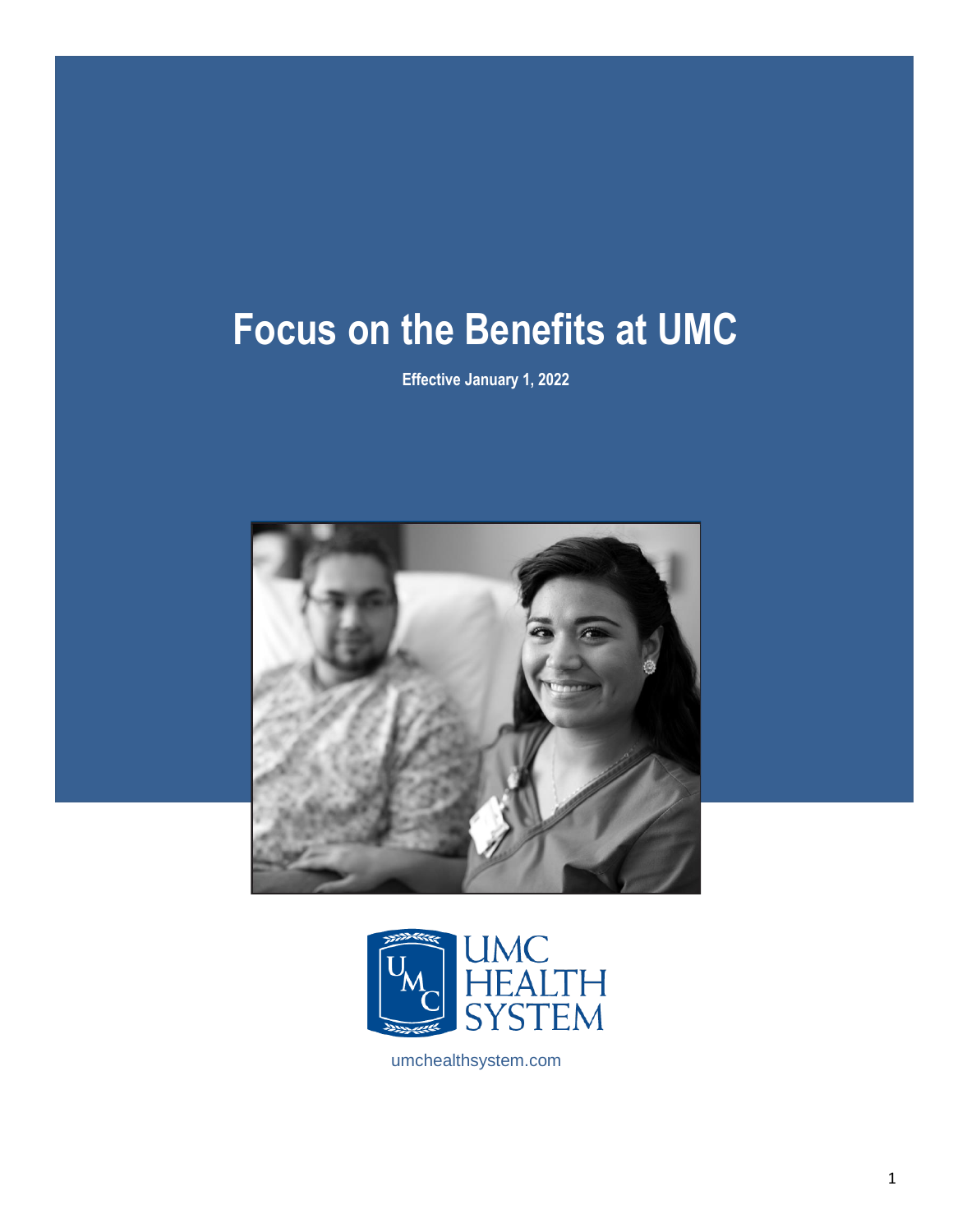# **CONTENTS**

| EMPLOYEE BENEFITS                   | 3  |
|-------------------------------------|----|
| TIME OFF PROGRAMS                   | 4  |
| <b>BENEFIT PROGRAM ENROLLMENT</b>   | 5  |
| FLEXIBLE BENEFIT PLAN               | 6  |
| <b>HEALTH PLAN</b>                  | 6  |
| <b>DENTAL PLAN</b>                  | 9  |
|                                     | 11 |
|                                     | 11 |
| <b>FLEXIBLE SPENDING ACCOUNTS</b>   | 12 |
| LIFE INSURANCE                      | 12 |
| DISABILITY INSURANCE                | 13 |
| VOLUNTARY PRODUCTS                  | 14 |
| WELLNESS PROGRAM                    | 14 |
| EMPLOYEE HEALTH                     | 14 |
| <b>RETIREMENT PLAN</b>              | 14 |
| <b>EMPLOYEE ASSISTANCE PROGRAM.</b> | 15 |
| <b>CREDIT UNION</b>                 | 15 |
| EMPLOYEE DISCOUNTS                  | 15 |
| HOW TO ENROLL/CHANGE                | 15 |



### **OUR MISSION**

*"The mission of UMC Health System consists of three equal and distinct, but interrelated elements. These elements are the provision of high quality health care services, the clinical and financial support of graduate medical education, and the maintenance of a strong financial base for the Medical Center through prudent and conservative business practices."*

### **OUR VISION**

# *"To serve our patients in the best teaching hospital in the country."*

This benefit guide is not a contract of employment. Nothing contained in this benefit guide or in any other statement of company policy should be taken as constituting an express or implied promise of continuing employment, or a modification of one's employment-at-will status.

In order to retain necessary flexibility in the administration of policies and procedures, the company reserves the right to change, revise or delete the plans, policies, and benefits described in this benefit handbook at any time the company determines such a change is necessary. Changes are at the sole discretion of administration.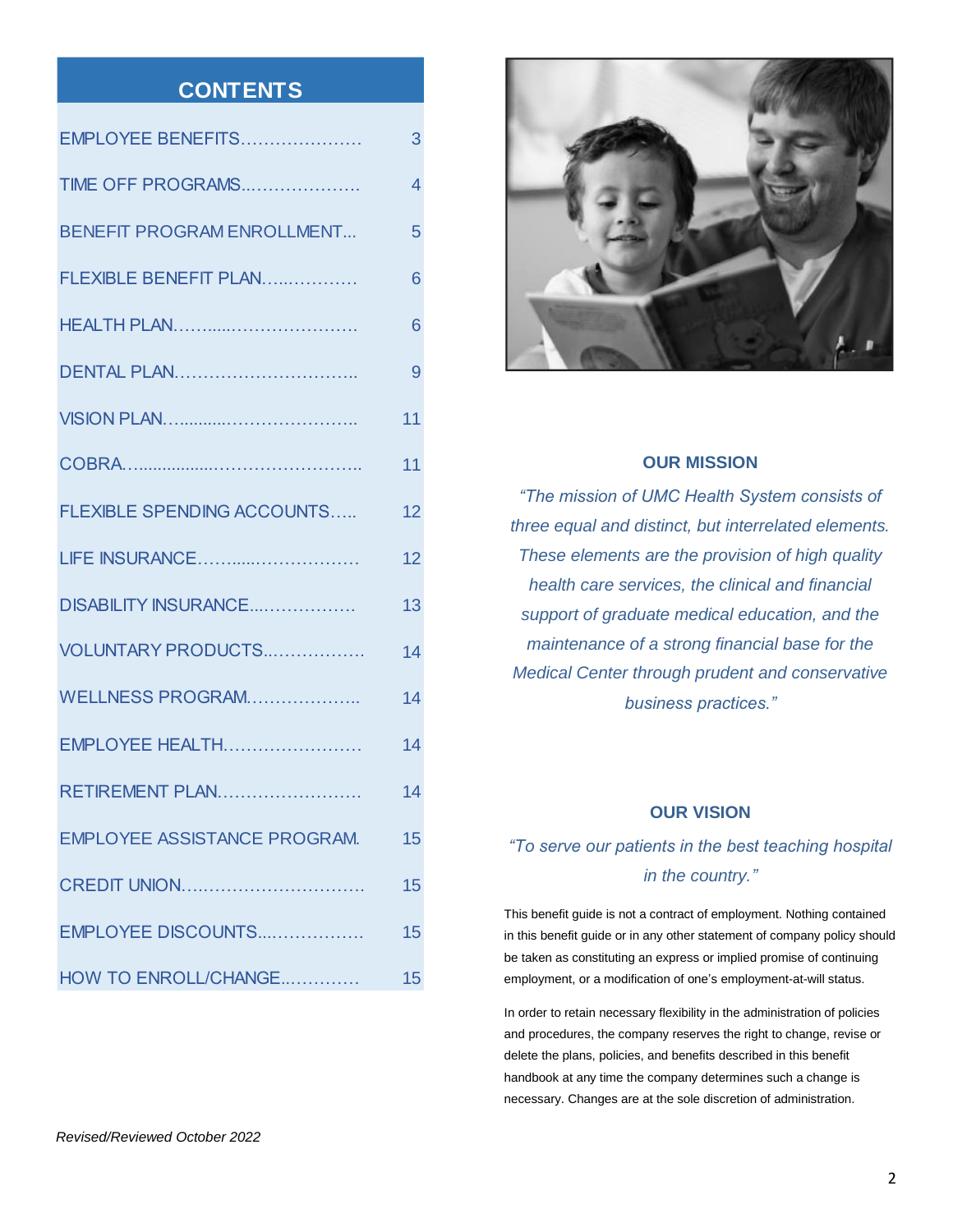# **EMPLOYEE BENEFITS**

It is UMC's desire to provide a quality benefits package for eligible employees. Employees who are regular full-time with an FTE of .9 to 1.0 (36 to 40 hours per week) are full-time benefit eligible. Employees who are regular part-time with an FTE of .5 to .8 (20 to 35 hours) are part-time benefit eligible. This guide does not apply to employees who are not benefit eligible. This Employee Benefits Summary is intended to be a summary, and certain requirements or time frames may vary if otherwise specified in the benefit plan document.

|                      | <b>EMPLOYEE BENEFITS SUMMARY</b>            |                   |                                                                                                                                                                                                                                                                            |                                                                                                                                                                              |  |
|----------------------|---------------------------------------------|-------------------|----------------------------------------------------------------------------------------------------------------------------------------------------------------------------------------------------------------------------------------------------------------------------|------------------------------------------------------------------------------------------------------------------------------------------------------------------------------|--|
| <b>TYPE</b>          | <b>BENEFIT</b>                              | <b>WHO PAYS</b>   | <b>WHAT YOU RECEIVE</b>                                                                                                                                                                                                                                                    | <b>EFFECTIVE</b>                                                                                                                                                             |  |
| Health               | <b>Medical Insurance</b>                    | UMC &<br>Employee | Provided through our own UMC Health Plan.                                                                                                                                                                                                                                  | Employees have 31 days from their first<br>day of work or qualifying event to enroll.<br>Benefits are effective the start of the<br>pay period following hire or event date. |  |
| Health               | Dental Insurance                            | UMC &<br>Employee | Three dental choices: 1) UMC Dental Plan Reimbursement<br>(only allowed if enrolled in UMC Medical Plan); 2) MET Dental<br>Trust Preventive Dental; and 3) MET Dental Trust Full Dental<br>with orthodontic coverage for children to age 19.                               | Employees have 31 days from their first<br>day of work or qualifying event to enroll.<br>Benefits are effective the start of the<br>pay period following hire or event date. |  |
| Health               | Vision Insurance                            | Employee          | Vision coverage for exams, glasses or contacts.                                                                                                                                                                                                                            | Employees have 31 days from their first<br>day of work or qualifying event to enroll.<br>Benefits are effective the start of the<br>pay period following hire or event date. |  |
| Health               | <b>Employee Assistance</b><br>Program (EAP) | <b>UMC</b>        | Evaluation and referral for employees with personal issues.                                                                                                                                                                                                                | Benefits are effective the start of the<br>pay period following hire or event date.                                                                                          |  |
| Health               | <b>Employee Health</b><br>Services          | <b>UMC</b>        | Treatment for on-the-job injury. Preventative immunizations.                                                                                                                                                                                                               | Eligible upon hire.                                                                                                                                                          |  |
| <b>Health</b>        | Wellness Program                            | <b>UMC</b>        | Rewards for active participation in healthy activities                                                                                                                                                                                                                     | Eligible after 90 days of employment.                                                                                                                                        |  |
| Income<br>Protection | Short Term Disability                       | Employee          | Covers 60% of your base pay up to a maximum of \$2000 per<br>week while disabled due to a non-work related illness or injury.                                                                                                                                              | Employees have 31 days from their first<br>day of work or qualifying event to enroll.<br>Benefits are effective the start of the<br>pay period following hire or event date. |  |
| Income<br>Protection | Long Term Disability                        | <b>UMC</b>        | Covers up to 60% of your base pay up to a maximum of<br>\$10,000 per month.                                                                                                                                                                                                | Benefits are effective the start of the<br>pay period following hire or event date.                                                                                          |  |
| Retirement           | Tax Shelter Annuity<br>(TSA)                | UMC &<br>Employee | Matching of the employees contributions with immediate<br>vesting. 403(b) and 457 options with both Pre-Tax and Roth<br>accounts. Eligible 91st day of employment.                                                                                                         | Eligible after 90 days of employment.<br>Deductions begin the start of the pay<br>period after the waiting period is met<br>and enrollment is complete.                      |  |
| Savings              | Dependent Care<br><b>Spending Account</b>   | Employee          | Tax savings account for eligible unreimbursed day care<br>expenses.                                                                                                                                                                                                        | Employees have 31 days from their first<br>day of work or qualifying event to enroll.<br>Benefits are effective the start of the<br>pay period following hire or event date. |  |
| Savings              | <b>Health Care Spending</b><br>Account      | Employee          | Tax savings account for eligible unreimbursed medical<br>expenses.                                                                                                                                                                                                         | Employees have 31 days from their first<br>day of work or qualifying event to enroll.<br>Benefits are effective the start of the<br>pay period following hire or event date. |  |
| Savings              | TTUHSC Credit Union                         | Employee          | Various financial services. Personal loans and savings made<br>through payroll deductions.                                                                                                                                                                                 | Eligible to open an account anytime                                                                                                                                          |  |
| Savings              | Employee Discounts                          | Employee          | Discounts for Daycare, activities, services, products through<br>Beneplace                                                                                                                                                                                                 | Eligible upon hire.                                                                                                                                                          |  |
| Time Off             | Paid Time Off (PTO)                         | <b>UMC</b>        | Continued compensation during vacation, holidays, personal<br>illness, etc. Full-time employees: Earn 21-31 days per year.<br>Part-time employees: Earn half the number of days as full-time<br>employees.                                                                 | Accrual of available time begins upon<br>employment.                                                                                                                         |  |
| <b>Time Off</b>      | Extended Illness (EI)                       | <b>UMC</b>        | Continued compensation during extended personal illness.<br>Begins paying depending on your years of service. Full-time<br>employees: Earn 4-15 days per year based upon years of<br>service. Part-time employees: Earn half the number of days as<br>full-time employees. | Accrual of available time begins upon<br>employment. Employees may begin<br>using after 90 days of employment                                                                |  |
| Time Off             | Jury Leave                                  | <b>UMC</b>        | Paid at base rate for time missed.                                                                                                                                                                                                                                         | Eligible upon hire                                                                                                                                                           |  |
| <b>Time Off</b>      | <b>Funeral Leave</b>                        | <b>UMC</b>        | Up to 3 days paid for time missed for death in immediate family. Eligible upon hire                                                                                                                                                                                        |                                                                                                                                                                              |  |
| Welfare              | Life Insurance                              | UMC &<br>Employee | UMC provides you with up to 1x your annual salary (maximum of<br>\$50,000) in basic life insurance if you are enrolled in the<br>Medical Plan. You may purchase additional life insurance for<br>yourself and your eligible dependents.                                    | Employees have 31 days from their first<br>day of work or qualifying event to enroll.<br>Benefits are effective the start of the<br>pay period following hire or event date. |  |
| Welfare              | <b>Supplemental Benefits</b>                | Employee          | Optional insurance coverages including Accident, Hospital and<br>Critical Illness.                                                                                                                                                                                         | Employees have 31 days from their first<br>day of work or qualifying event to enroll.<br>Benefits are effective the start of the<br>pay period following hire or event date. |  |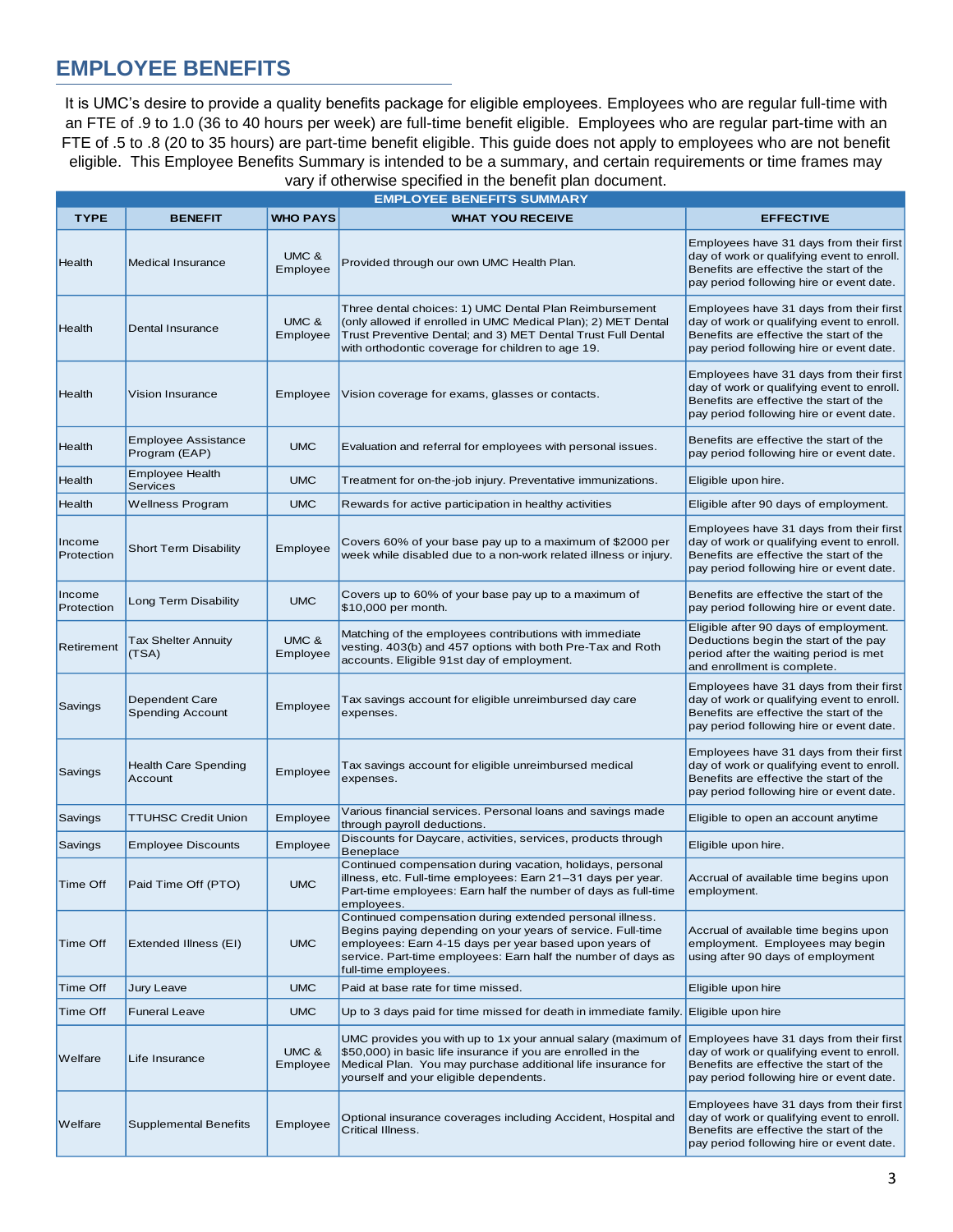# **TIME OFF PROGRAMS**

Refer to the appropriate policies for details of these time off programs.

### **PAID TIME OFF (PTO)**

Employees begin accruing PTO upon hire and may take time off with manager approval.

UMC encourages employees to use at least 80 hours of PTO a year. Please note that PTO accruals cease when an employee reaches the maximum balance shown in the charts below. To provide greater flexibility, an eligible employee may sell back at their current rate of pay those PTO hours that have accumulated in excess of 80 hours. The sell back provision will only be done the first pay period in June and the first pay period in December.

| <b>FULL-TIME PTO ACCRUAL</b> |                                           |                |  |
|------------------------------|-------------------------------------------|----------------|--|
| <b>YEARS OF</b>              | <b>MAXIMUM</b>                            |                |  |
| <b>SERVICE</b>               | (ANNUAL HOURS/DAYS)                       | <b>BALANCE</b> |  |
| 0-5 Years                    | 6.46 hours                                | 200 hours      |  |
| $(1-60$ months)              | (21 days/168 hours)                       | 25 days        |  |
| 6-10 Years                   | 8.31 hours                                | 248 hours      |  |
| (61-120 months)              | (27 days/216 hours)                       | 31 days        |  |
| 11-15 Years                  | 8.92 hours                                | 288 hours      |  |
| (121-180 months)             | $(29 \, \text{days}/232 \, \text{hours})$ | 36 days        |  |
| 16-20 Years                  | 9.23 hours                                | 328 hours      |  |
| (181-240 months)             | (30 days/240 hours)                       | 41 days        |  |
| 21+ Years                    | 9.54 hours                                | 368 hours      |  |
| $(241+$ months)              | (31 days/248 hours)                       | 46 days        |  |

| <b>PART-TIME PTO ACCRUAL</b> |                                       |                |  |  |
|------------------------------|---------------------------------------|----------------|--|--|
| <b>YEARS OF</b>              | <b>MAXIMUM</b>                        |                |  |  |
| <b>SERVICE</b>               | (ANNUAL HOURS/DAYS)                   | <b>BALANCE</b> |  |  |
| 0-5 Years                    | 3.23 hours                            | 100 hours      |  |  |
| $(1-60$ months)              | (10.5 days/84 hours)                  | $12.5$ days    |  |  |
| 6-10 Years                   | 4.16 hours                            | 128 hours      |  |  |
| $(61-120$ months)            | (13.5 days/108 hours)                 | 16 days        |  |  |
| 11-15 Years                  | 4.46 hours                            | 148 hours      |  |  |
| (121-180 months)             | (14.5 days/116 hours)                 | $18.5$ days    |  |  |
| 16-20 Years                  | 4.62 hours                            | 168 hours      |  |  |
| (181-240 months)             | $(15 \text{ days}/120 \text{ hours})$ | 21 days        |  |  |
| 21+ Years                    | 4.77 hours                            | 188 hours      |  |  |
| (241+ months)                | (15.5 days/124 hours)                 | $23.5$ days    |  |  |

### **MANAGERIAL PAID TIME OFF (MPTO)**

Directors and above may choose to enroll in the MPTO program instead of the standard PTO program. MPTO is granted in lump sum by the second pay period in January, in the same amount of hours shown in the PTO accrual charts, with the same maximums. New hire amounts are prorated based on the pay periods remaining in the calendar year at the time of hire.

MPTO participants should make every effort to deplete their accrual banks by the end of the calendar year. A limited number of hours, not to exceed 80, remaining in the accrual bank at the end of the year may be rolled over into the next year and added to the new bank. MPTO balances may only be sold back in December.

### **EXTENDED ILLNESS (EI)**

EI is available primarily for the employees own illness or injury which required time of work for recovery or provider appointment/care. Medically necessary time off for maternity is treated the same as other illnesses. A physician's statement is required for any time off in excess of three work days for illness or injury and may fall under a leave of absence policy.

| <b>FULL-TIME EI ACCRUAL</b> |                                         |                |  |  |
|-----------------------------|-----------------------------------------|----------------|--|--|
| <b>YEARS OF</b>             | <b>ACCRUAL PER PAY PERIOD</b>           | <b>MAXIMUM</b> |  |  |
| <b>SERVICE</b>              | (ANNUAL HOURS/DAYS)                     | <b>BALANCE</b> |  |  |
| 0-1 Year                    | 1.23 hours                              | 32 hours       |  |  |
| (1-12 months)               | $(4 \, days/32 \, hours)$               | 4 days         |  |  |
| 1-5 Years                   | 1.84 hours                              | 192 hours      |  |  |
| $(13-60$ months)            | $(6 \, days/48 \, hours)$               | 24 days        |  |  |
| 6-10 Years                  | 2.46 hours                              | 352 hours      |  |  |
| $(61-120$ months)           | $(8 \, \text{days}/64 \, \text{hours})$ | 44 days        |  |  |
| 11-15 Years                 | 3.06 hours                              | 480 hours      |  |  |
| (121-180 months)            | (10 days/80 hours)                      | 60 days        |  |  |
| 16-20 Years                 | 4 hours                                 | 720 hours      |  |  |
| (181-240 months)            | $(13 \text{ days}/104 \text{ hours})$   | 90 days        |  |  |
| 21+ Years                   | 4.61 hours                              | 1016 hours     |  |  |
| (241+ months)               | (15 days/120 hours)                     | 127 days       |  |  |

|                 | <b>PART-TIME EI ACCRUAL</b> |                                     |                |  |  |
|-----------------|-----------------------------|-------------------------------------|----------------|--|--|
| <b>YEARS OF</b> |                             | <b>ACCRUAL PER PAY PERIOD</b>       | <b>MAXIMUM</b> |  |  |
| <b>SERVICE</b>  |                             | (ANNUAL HOURS/DAYS)                 | <b>BALANCE</b> |  |  |
|                 | 0-1 Year                    | $0.61$ hours                        | 16 hours       |  |  |
|                 | (1-12 months)               | $(2 \frac{days}{16} \text{ hours})$ | 2 days         |  |  |
|                 | 1-5 Years                   | 0.92 hours                          | 96 hours       |  |  |
|                 | $(13-60$ months)            | (3 days/24 hours)                   | 12 days        |  |  |
|                 | 6-10 Years                  | $1.23$ hours                        | 176 hours      |  |  |
|                 | $(61-120$ months)           | (4 days/32 hours)                   | 22 days        |  |  |
|                 | 11-15 Years                 | 1.53 hours                          | 240 hours      |  |  |
|                 | (121-180 months)            | (5 days/40 hours)                   | 30 days        |  |  |
|                 | 16-20 Years                 | 2 hours                             | 360 hours      |  |  |
|                 | (181-240 months)            | (6.5 days/52 hours)                 | 45 days        |  |  |
|                 | 21+ Years                   | 2.30 hours                          | 508 hours      |  |  |
|                 | (241+ months)               | (7.5 days/60 hours)                 | $63.5$ days    |  |  |

Up to 7 days of EI days may be used for New Born Parent leave to care for a newborn or newly adopted child.

Employees may also use up to 7 days of their EI hours to take care of their children (up to 18 years of age) when their children are admitted to the hospital.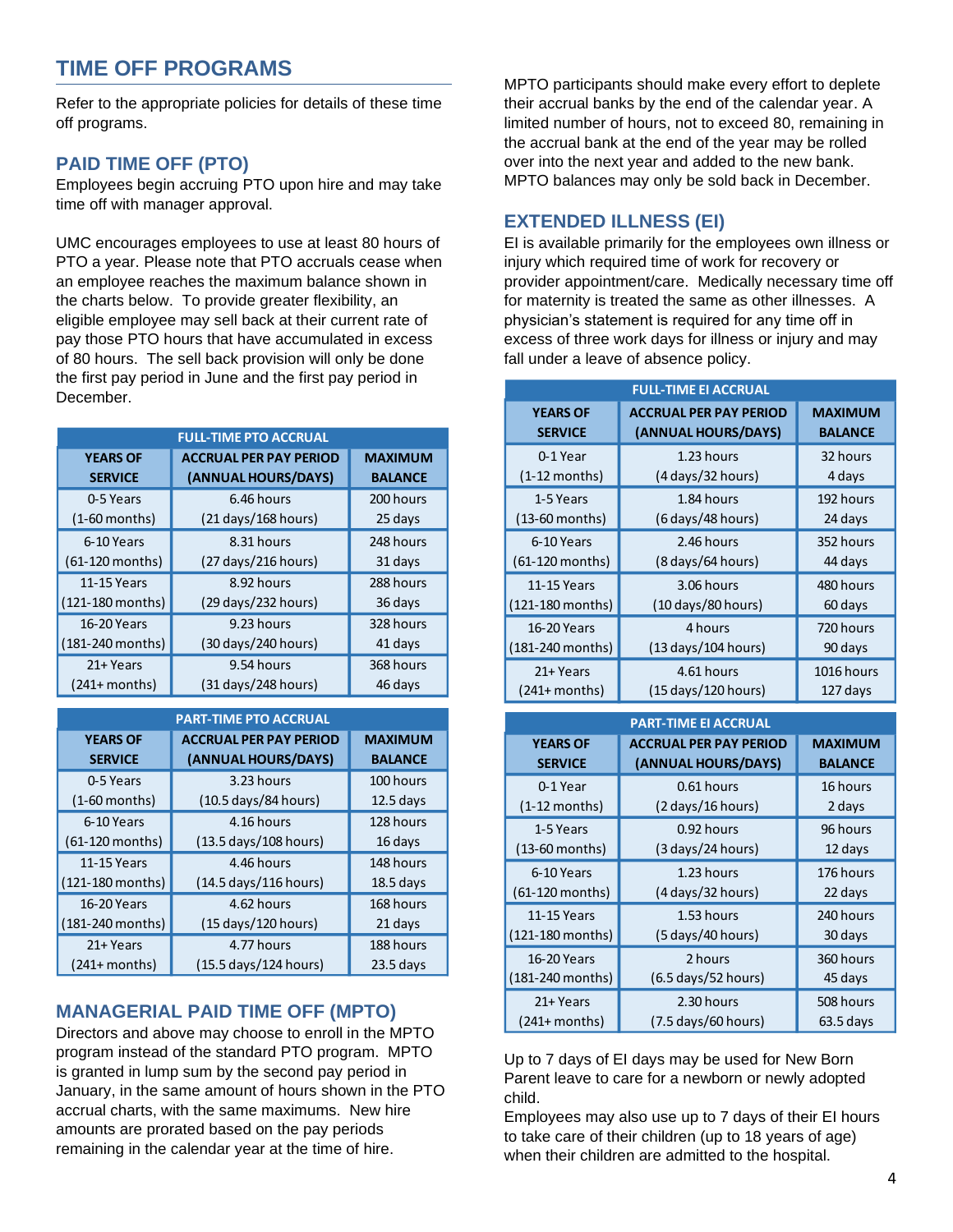Employees must first use PTO to cover their own illness before using EI based on chart below. Employees may use EI immediately for any hospitalization. A physician's statement is required for any time off in excess of three work days for illness or injury and may fall under a leave of absence policy.

| <b>Use of PTO Before El Hours</b> |                           |                           |  |  |
|-----------------------------------|---------------------------|---------------------------|--|--|
| <b>YEARS OF</b>                   | <b>HOURS CHARGED</b>      | <b>HOURS CHARGED</b>      |  |  |
| <b>SERVICE</b>                    | <b>FULL-TIME EMPLOYEE</b> | <b>PART-TIME EMPLOYEE</b> |  |  |
| 0-2 Years                         | 24 hours of PTO           | 12 hours of PTO           |  |  |
| (1-24 months)                     | Then El                   | Then El                   |  |  |
| 3-14 Years                        | 16 hours of PTO           | 8 hours of PTO            |  |  |
| $(25-168$ months)                 | Then El                   | Then El                   |  |  |
| 15+ Years                         | 8 hours of PTO            | 4 hours of PTO            |  |  |
| (169+ months)                     | Then El                   | Then El                   |  |  |

### **JURY DUTY**

Employees will receive full pay at their base rate for scheduled work shifts they miss when summoned for jury duty and submitting the summons and certification of jury service.

### **FUNERAL LEAVE**

An employee is eligible for up to 3 days/shifts (24 hours for full-time or 12 hours for part-time employees at their base rate) when a death occurs in the immediate family. Employees may request to use additional PTO. Employees will not be paid funeral leave for days they are not scheduled to work.

### **OTHER LEAVES OF ABSENCES**

UMC has a variety of other leaves to support various circumstances in an employee's life. Some of these leaves are required by regulations and others are provided by UMC recognizing that all needs do not fall within regulatory guidelines. For leaves listed as unpaid, the employee may use PTO or EI according to policy. The following leaves may be available based on meeting eligibility rules as outlined in the individual policies or regulation.

#### UNPAID LEAVES:

- Family Medical Leave (FMLA)
- Family Medical Leave (FMLA) Military Exigency
- Family Medical Leave (FMLA) Military Caregiver
- **Military Leave**
- National Guard/Reservist Leave
- Personal Leave of Absence Medical
- Personal Leave of Absence

### PAID LEAVES:

• Worker's Compensation Leave

# **BENEFIT PROGRAM ENROLLMENT**

### **ELIGIBILITY**

Unless indicated in the description of the benefit plan to follow, employees have 31 days from their qualifying event to enroll in the benefit plans of their choice.

Qualifying events include the following:

- Initial employment as a regular full-time (FTE of .9 to 1.0) or regular part-time employee (FTE of .5 to .8).
- A change in employment classification from a nonbenefited to a benefited status.
- A change in marital status
- A family addition by birth, adoption, or other legal means which establishes a dependent status
- Loss or gain of coverage
- When a dependent ceases to be a dependent in accordance with the benefit plan
- Death of a dependent.

If the employee delays for more than 31 days to complete their enrollment, they will not be permitted to modify most coverages until the next annual reenrollment period.

An employee has 60 days to update their benefits only for termination or enrollment in Medicaid or the Children's Health Initiative Program (CHIP).

After initial eligibility, an employee may change their life insurance coverages at any time with approval from the life insurance company. An employee may also change their Tax Sheltered Annuity (TSA) retirement election at any time. These changes will be effective the start of the pay period after approval.

### **DEPENDENTS**

For medical, dental, vision and life insurance coverages, you may also choose to enroll your eligible dependents which include your current spouse and your children through the pay period in which they turn age 26. Children include your biological children, adopted children, step children, or other children for whom you have court ordered guardianship. For step-children or court ordered guardianship related only to your spouse, your spouse must be enrolled on our plans with their children.

You must provide supporting documentation for any dependents you choose to enroll in coverages. Please refer to the UMC Dependent Documentation Requirements document for details.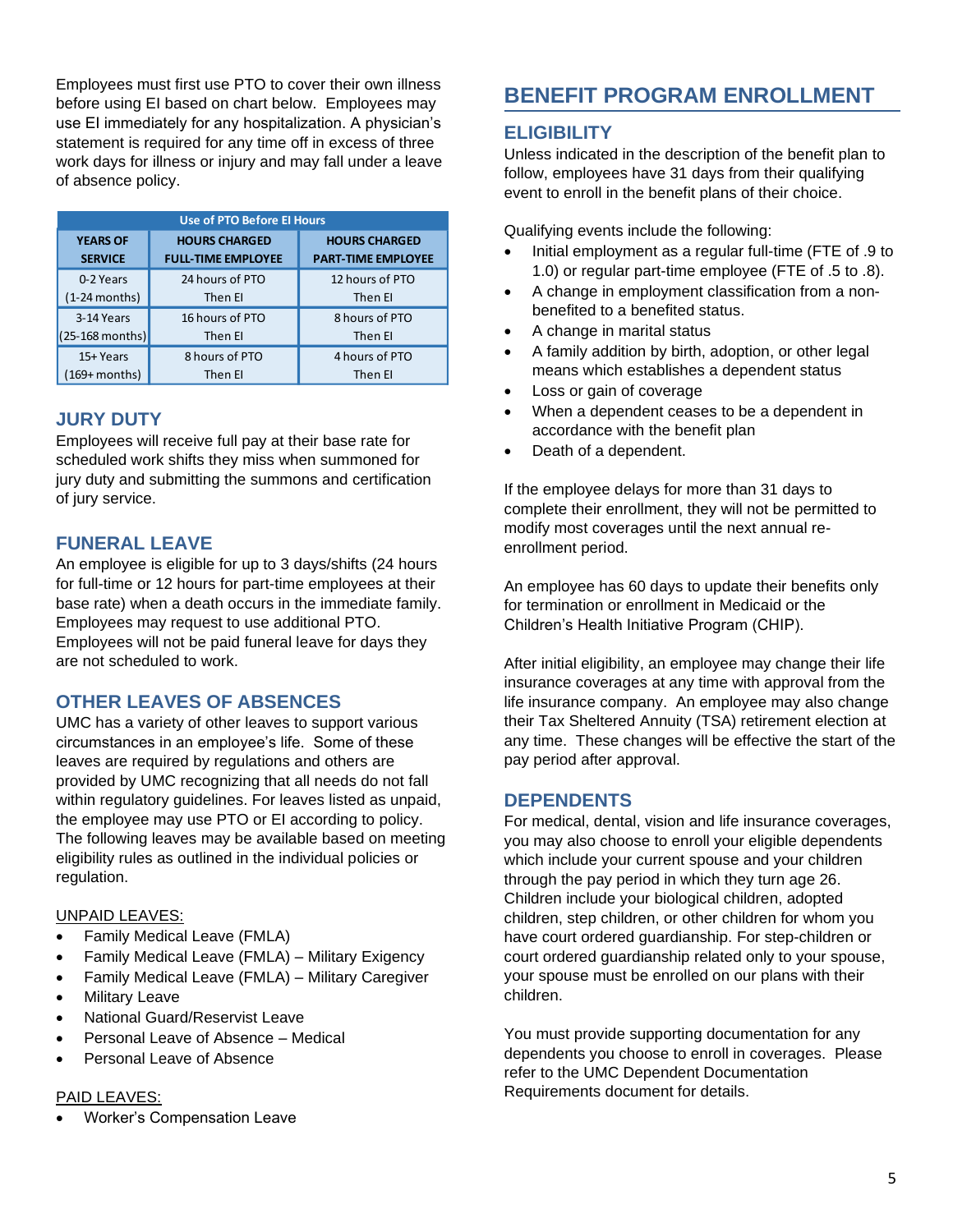### **WHEN DOES COVERAGE START?**

Benefit coverages are effective the start of the pay period following qualified event date unless further approval is required by the benefit provider. Qualified events for new baby or adoption result in the enrollment of the new child in the elected medical, dental or vision plan on the date of birth or adoption, if enrolled within the eligibility deadlines as stated previously.

Premium payments are in arrears – this means they are deducted from your paycheck the payday after the pay period of coverage. Example: Coverage for pay period Jan 2 to Jan 15, 2022 has a premium deduction on the Jan 20, 2022 pay day. Premiums are not pro-rated for partial coverage during a pay period. Premiums will be collected for retroactive enrollments (i.e. enrollments made within the required 31 or 60 days as described earlier, but after the end of the effective pay period.)

### **WHEN DOES COVERAGE END?**

Benefit coverages will terminate on the last day of the pay period in which the following occurs:

- Employee termination or death
- Employee ceases to be eligible
- A dependent ceases to be an eligible dependent
- A qualified event election waives a benefit coverage

Because premium deductions are in arrears, as described previously, your final premium deductions occur the pay day after your last pay period of coverage if you provide notice of termination in a timely manner. Premiums are not pro-rated for partial coverage during a pay period. Example: You are enrolled employee/children tier for medical coverage and your dependent child turns age 26 on March 11, 2022, during the pay period of Feb 28 to March 13, 2022. Your final deduction at the employee/children rate tier will occur on the payday of March 18, 2022.

# **FLEXIBLE BENEFIT PLAN**

| <b>SAVINGS OF A FLEXIBLE BENEFIT PLAN</b>                                                       |    |                      |                    |                         |
|-------------------------------------------------------------------------------------------------|----|----------------------|--------------------|-------------------------|
| <b>EXAMPLE IS</b>                                                                               |    | <b>WITH FLEXIBLE</b> |                    | <b>WITHOUT FLEXIBLE</b> |
| <b>PER PAY PERIOD</b>                                                                           |    | <b>BENEFIT PLAN</b>  |                    | <b>BENEFIT PLAN</b>     |
| <b>Gross Pay</b>                                                                                | \$ | 2,000.00             | \$.                | 2,000.00                |
| <b>Health Premium</b>                                                                           | \$ | 48.00                | Ś                  | 48.00                   |
| Dental Premium*                                                                                 | \$ | 12.68                | \$                 | 12.68                   |
| <b>Vision Premium</b>                                                                           | \$ | 3.35                 | \$                 | 3.35                    |
| <b>Taxable Income</b>                                                                           | \$ | 1,935.97             | \$                 | 2,000.00                |
| <b>Federal Tax</b>                                                                              | \$ | 425.91               | $\dot{\mathsf{S}}$ | 440.00                  |
| <b>Social Security Tax</b>                                                                      | \$ | 120.03               | \$                 | 124.00                  |
| <b>Medicare Tax</b>                                                                             | \$ | 28.07                | Ś                  | 29.00                   |
| <b>Take Home Pay</b>                                                                            | \$ | 1,361.95             | Š.                 | 1,342.97                |
| \$18.98 per pay period                                                                          |    |                      |                    |                         |
| <b>Tax Savings</b><br>\$493.61 per year                                                         |    |                      |                    |                         |
| *UMC provides a free dental reimbursment plan, but one with a premium is shown for this example |    |                      |                    |                         |

The Flexible Benefit Plan, often called Section 125 Cafeteria Plans, allows employees to pay some of the insurance premiums with pre-tax dollars, in other words tax free.

The following is a comparison of the tax savings by utilizing the Flexible Benefit Plan. Example is based on the following factors:

- Employee hourly rate: \$25.00
- Full Time with estimated salary of \$18,270
- Using these tax rates:
	- o Federal Tax Rate of 22%
	- o Social Security tax rate of 6.2%
	- o Medicare tax rate of 1.45%

Plans that are pre-tax under the flexible benefit plan include:

- Medical coverage
- Dental coverage
- Vision coverage
- Accident coverage
- Hospital coverage
- Long term disability coverage
- Flexible Spending Accounts (FSA)

Plans that remain post-tax deductions include:

- Life insurances
- Short term disability coverage
- Critical Illness coverage

### **HEALTH PLAN**

UMC maintains its own self-funded health benefit program. The plan is designed to meet your family's health care needs by providing access to a comprehensive network of Hospitals, Primary Care Physicians and Specialty Care Physicians while keeping your cost for the coverage affordable.

### **MEMBER HANDBOOK**

A health plan document is available on the UMC Intranet in the Health Plan Operations section and at umchealthsystem.com under the "For Employees" section. Your health plan document has important information about how your plan works.

If you have any questions regarding your UMC Health Plan coverage, please call UMC Health Plan Operations customer service at (806) 775-8793. They will be happy to help you.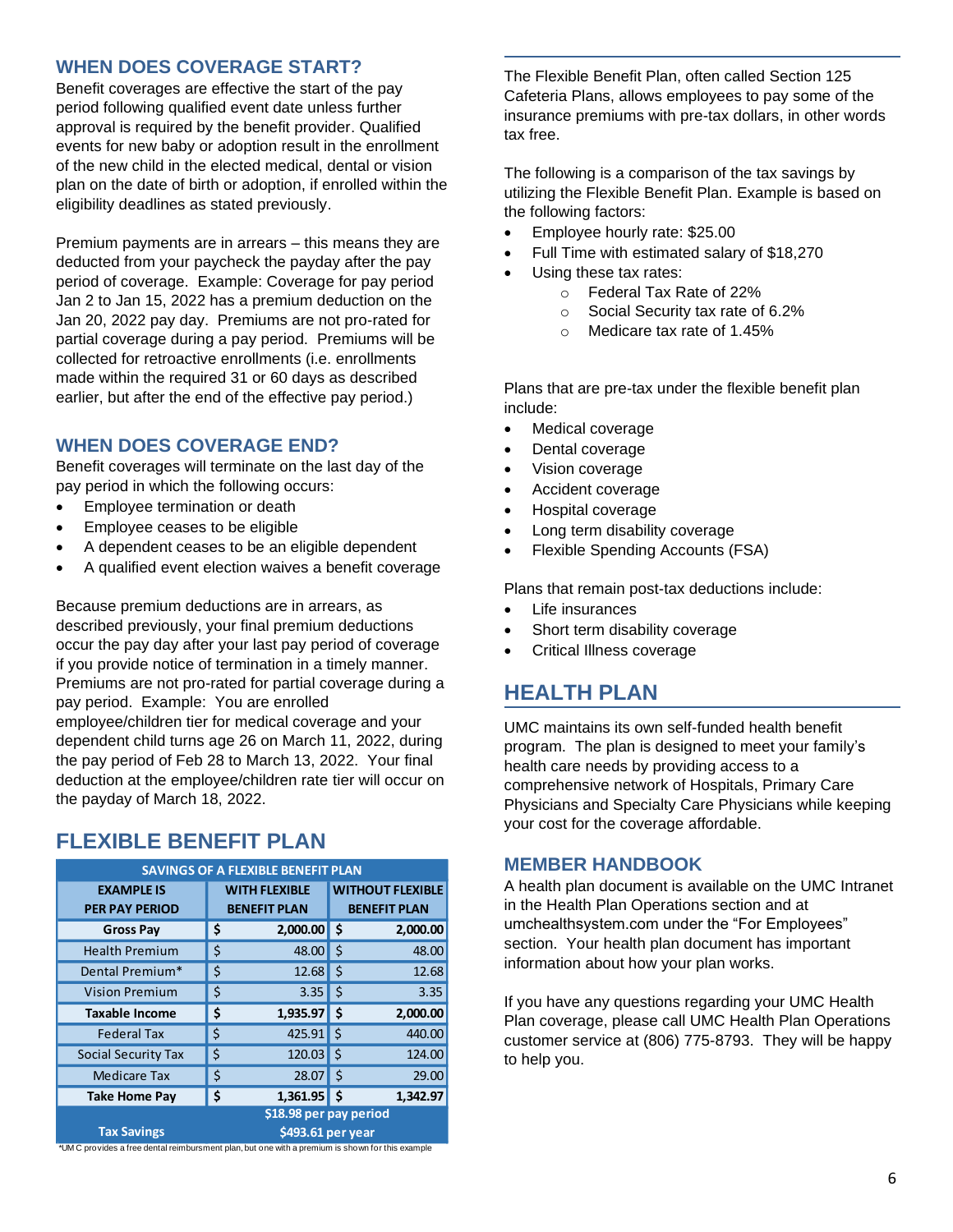### **SUMMARY OF HEALTH BENEFITS**

The following is a summary of the amounts which Participants must pay when receiving the services listed below as long as services are received In-Network. Please refer to the full Health Plan Document for a detailed explanation of benefit coverage. If there are conflicts between this summary and a Plan Document, the Plan Document rules.

### **Out-of-Network services are allowed only for prescription drug coverage and emergency services.**

Out-of-area services are available in the in-network pricing for members residing outside of the TeamChoice provider service area. This service is for employees and dependent(s), including students attending school outside the network coverage area. The MultiPlan is for those who reside outside of the area. The contact information for Multi-Plan is located on the back of the ID card. Employees must contact the UMC Health Plan Operations to document if they or their dependent(s) need these services.

| <b>Covered Health Services</b>                                                                                                                               | In-Network Benefits*                                |
|--------------------------------------------------------------------------------------------------------------------------------------------------------------|-----------------------------------------------------|
| <b>Annual Deductible</b>                                                                                                                                     | \$500 per individual                                |
| (excludes office visits, prescription benefits, and preventive services)                                                                                     |                                                     |
| <b>Out-of-Pocket Maximum</b>                                                                                                                                 | \$8770 per individual/\$17,400 per family           |
| <b>Outpatient Services</b>                                                                                                                                   |                                                     |
| Office Visits including medications (except certain injectable medications) and<br>materials administered in the Physician's office, and surgical procedures |                                                     |
| performed in the physician's office and/or outpatient setting.                                                                                               |                                                     |
| Primary Care Physician                                                                                                                                       | \$30 per visit                                      |
| Specialist Physician                                                                                                                                         | \$60 per visit                                      |
| <b>Express Care Clinic Visit</b>                                                                                                                             |                                                     |
| ○ United Supermarket Express Care – 82 <sup>nd</sup> and Boston                                                                                              |                                                     |
| o United Supermarket Express Care - 50th and Avenue Q                                                                                                        | \$10 per visit                                      |
| o Urgent Care Center at UMC - Medical Office Plaza 2                                                                                                         |                                                     |
| o Express Care Clinic at the South Plains Mall - 6002 Slide Rd, Space P12                                                                                    |                                                     |
| • Telemedicine Services                                                                                                                                      | \$20 per visit                                      |
| Laboratory Services                                                                                                                                          | No Copay                                            |
| Diagnostic Radiology Services (except for the following procedures):                                                                                         | No Copay                                            |
| • Arteriograms, CT Scan, Magnetic Resonance Imaging (MRI); EEG; &                                                                                            |                                                     |
| Myelogram; Needle                                                                                                                                            | \$200 per day                                       |
| Preventive Health Care Services, deductible waived                                                                                                           |                                                     |
| Routine Physical Exams                                                                                                                                       | No Copay                                            |
| Well-Baby and Well-Child Care                                                                                                                                | No Copay                                            |
| Routine Immunizations                                                                                                                                        | No Copay                                            |
| <b>Well-Woman Examinations</b>                                                                                                                               | No Copay                                            |
| Screening Mammograms                                                                                                                                         | No Copay<br>(limited to one within each Plan year)  |
|                                                                                                                                                              | No Copay                                            |
| Screening Colonoscopy (asymptomatic)                                                                                                                         | (limited to one within a five-year period under age |
|                                                                                                                                                              | 50)                                                 |
| Bone Mass Measurement                                                                                                                                        | No Copay                                            |
| <b>Examinations for Detection of Prostate Cancer</b>                                                                                                         | No Copay                                            |
| Routine Sight, Speech and Hearing Screenings for Children                                                                                                    | No Copay                                            |
| Prescription Drug, deductible waived                                                                                                                         |                                                     |
| Prescription Drug Coverage, including Immuno-suppressive Medications                                                                                         | <b>UMC Outpatient Pharmacy</b>                      |
| (up to a 34 day supply):                                                                                                                                     | and MEDIMPACT (Retail Pharmacy)                     |
| • Generic                                                                                                                                                    | \$35 Copay per prescription                         |
| <b>Brand Name Formulary</b>                                                                                                                                  | Greater of \$55 copay or 20% per prescription       |
| <b>Brand Name Non-Formulary</b>                                                                                                                              | Greater of \$75 copay or 20% per prescription       |
| Formulary Excluded Drugs                                                                                                                                     | Not Covered                                         |
| Generic Mail Order                                                                                                                                           | 3-month supply, \$80 Copay                          |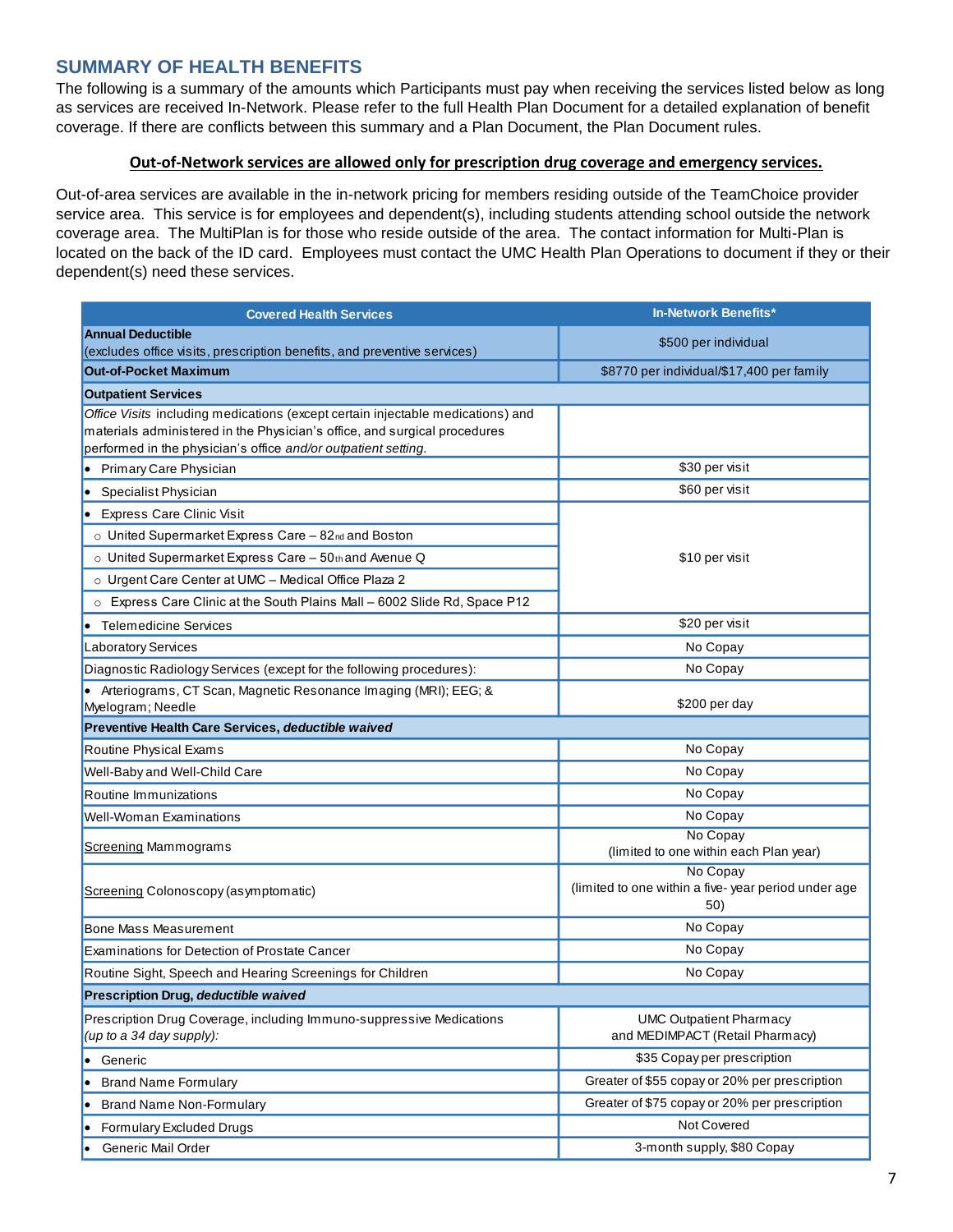| <b>Covered Health Services</b>                                                      | <b>In-Network Benefits</b>                                                                                                                                                                     |
|-------------------------------------------------------------------------------------|------------------------------------------------------------------------------------------------------------------------------------------------------------------------------------------------|
| <b>Covered Health Services</b>                                                      |                                                                                                                                                                                                |
| Biopsies, VCUG (voiding cysto-urethrogram)                                          |                                                                                                                                                                                                |
| <b>Radionuclide Stress Test</b>                                                     | \$200 per visit                                                                                                                                                                                |
| <b>PET Scans</b><br>$\bullet$                                                       | 20% Coinsurance                                                                                                                                                                                |
| Ultrasound (maximum of 3 during pregnancy absent documented medical necessity)<br>٠ | No Copay                                                                                                                                                                                       |
| Pre- and Post-Natal Obstetrical Care                                                | \$30 (one time only)                                                                                                                                                                           |
| Rehabilitation, Speech, Occupational and Physical Therapy                           | \$15 per visit                                                                                                                                                                                 |
| <b>Outpatient Surgery</b>                                                           | \$400 per admission                                                                                                                                                                            |
|                                                                                     | 20% Coinsurance                                                                                                                                                                                |
| Injectable Medications                                                              | (in the office, outpatient or home health setting)                                                                                                                                             |
| Physician Home Visits                                                               | \$30 per visit                                                                                                                                                                                 |
| <b>Allergy Services</b>                                                             | \$30 per visit to PCP                                                                                                                                                                          |
| Office Visits including Testing                                                     | \$60 per visit to Specialist                                                                                                                                                                   |
| Serum<br>$\bullet$                                                                  | 50% of charges                                                                                                                                                                                 |
| Injection Administration<br>٠                                                       | \$0                                                                                                                                                                                            |
| <b>Mental Health Services</b>                                                       | \$30 per visit to PCP<br>\$60 per visit to Specialist<br>Limited to 20 outpatient visits per Plan Year                                                                                         |
| Serious Mental Illness Health Services                                              | \$60 per visit to Specialist.<br>Limited to 60 Outpatient visits per Plan Year                                                                                                                 |
| <b>Chemical Dependency Services</b>                                                 | \$60 per office visit to Specialist.<br>Limited to 60 Outpatient visits per Plan Year<br>Limited to 3 series of treatments per lifetime.                                                       |
| Day Treatment Facility for chemical and substance abuse treatment                   | 20% Coinsurance<br>Limited to 30 days per Treatement<br>Limited to 3 series of treatments per lifetime.                                                                                        |
| Pain Management Services                                                            | \$30 per visit to PCP<br>\$60 per visit to Specialist                                                                                                                                          |
| Percutaneous Decompression Nucleoplasty (PDNP)<br>$\bullet$                         | 50% of all charges                                                                                                                                                                             |
| Intradiscal Electrothermal Annuloplasty (IDET)<br>۰                                 | Not Covered                                                                                                                                                                                    |
| All other outpatient surgical procedures                                            | \$400 per procedure                                                                                                                                                                            |
| <b>Family Planning and Infertility Services</b>                                     |                                                                                                                                                                                                |
| Family Planning Counseling                                                          | No Coinsurance, Deductible Waived                                                                                                                                                              |
| Depo-Provera <sup>™</sup> Injections                                                | No Coinsurance, Deductible Waived                                                                                                                                                              |
| Contraceptive Implants                                                              | No Coinsurance, Deductible Waived                                                                                                                                                              |
| Infertility Testing (see exclusions)                                                | 50% applies to all office visits and diagnostic services                                                                                                                                       |
| <b>Inpatient Services</b>                                                           |                                                                                                                                                                                                |
| Inpatient Admissions including:<br>Hospital<br>٠                                    | \$500 Copay Per Day Per Admission<br>\$2500 max out-of-pocket, after deductible<br>(inpatient physician services are covered at 100%, after<br>deductible)                                     |
| Newborn Care (inpatient)<br>٠                                                       | No Copay, after deductible                                                                                                                                                                     |
| <b>Rehabilitation Facility</b><br>٠                                                 | \$500 Copay Per Day Per Admission<br>(waived if transferred from inpatient),<br>\$2500 max out-of-pocket, after deductible                                                                     |
| Skilled Nursing Facility and Long-term Care Facility                                | \$500 Copay Per Day Per Admission (waived if transferred<br>from inpatient),<br>\$2500 max out-of-pocket, after deductible<br>Limited to 100 days per Plan Year combined.                      |
| <b>Chemical Dependency Residential Treatment Center</b>                             | 20% Coinsurance if residential treatment (limited to 30 days<br>per treatment)<br>Limited to 3 series of treatments per lifetime.                                                              |
| Psychiatric Hospital<br>٠                                                           | \$500 Copay Per Day Per Admission<br>\$2500 max out-of-pocket, after deductible<br>Mental Health - 15 Inpatient days per Plan Year<br>Serious Mental Illness - 45 Inpatient days per Plan Year |
| <b>Observation Unit Admission</b>                                                   | \$150 per admission                                                                                                                                                                            |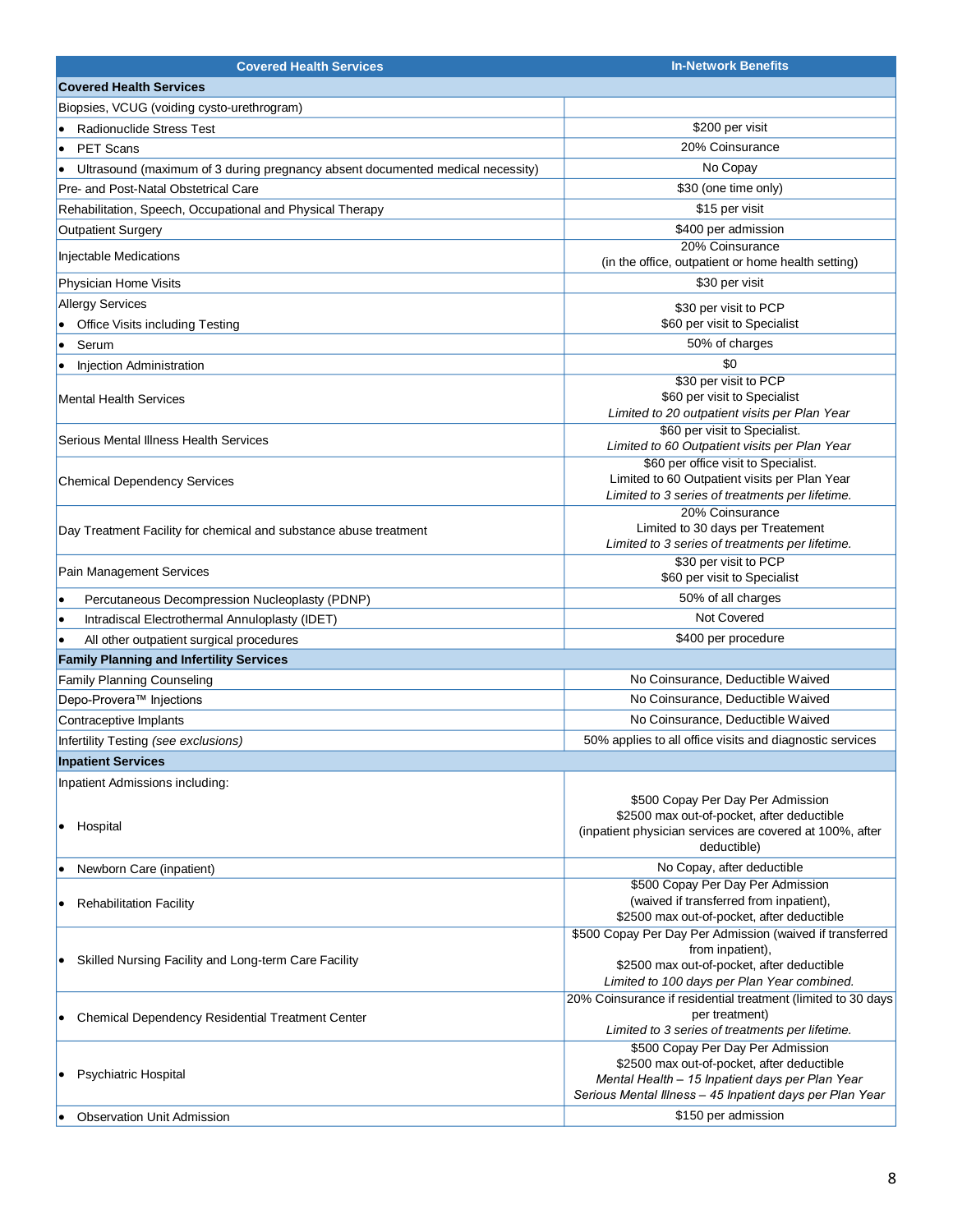| <b>Covered Health Services</b>                                                                           | <b>In-Network Benefits*</b>                                                                                                                                                                                                                                                                                  |
|----------------------------------------------------------------------------------------------------------|--------------------------------------------------------------------------------------------------------------------------------------------------------------------------------------------------------------------------------------------------------------------------------------------------------------|
| <b>Other Health Care Services</b>                                                                        |                                                                                                                                                                                                                                                                                                              |
| Home Health Services                                                                                     | 20% Coinsurance Per Day                                                                                                                                                                                                                                                                                      |
| Custodial Care                                                                                           | Not Covered                                                                                                                                                                                                                                                                                                  |
| <b>Chiropractic Services</b>                                                                             | Not Covered                                                                                                                                                                                                                                                                                                  |
| Prosthetics/Orthotics<br>(Medically Necessary for condition commencing after effective date of coverage) | 20% Coinsurance                                                                                                                                                                                                                                                                                              |
| Durable Medical Equipment (DME) & Medical Supplies                                                       | 25% per piece or equipment or supply                                                                                                                                                                                                                                                                         |
| Diabetic Supplies                                                                                        | 20% per item, deductible waived. Supplies are<br>limited to a 30-day fill for each prescription.                                                                                                                                                                                                             |
| Diabetic Self-Management Education                                                                       | \$30 per visit to PCP<br>\$60 per visit to Specialist                                                                                                                                                                                                                                                        |
| <b>Hearing Aids</b>                                                                                      | Coverage limited to a meximum ot \$500 per ear<br>once every 36 months, remaining amount Participant<br>responsibility                                                                                                                                                                                       |
| Speech & Hearing/Audiology Diagnostic Testing                                                            | \$30 Copay                                                                                                                                                                                                                                                                                                   |
| Organ Transplant Services                                                                                | Included in the office visit, outpatient surgery, or<br>inpatient hospital copay                                                                                                                                                                                                                             |
| Chemotherapy, Radiation Therapy Services and Infusion Services                                           | 10% Coinsurance with a \$2,500 out of pocket max<br>per year in the office, outpatient or home health<br>setting. Cimzie, Cosentryx, Enbrel, Humira, Stelara,<br>Sclar, Simponi, Tremfya, Orencia and Taltz will only<br>be covered if administed at the UMC Infusion Center<br>(coinsurance will be waived) |
| Dialysis Services (Outpatient)<br>Participating Providers: Fresenius locatoins in the States of Texas    | No Coinsurance                                                                                                                                                                                                                                                                                               |
| <b>Hospice Services</b>                                                                                  | No Copay for home hospice services. Other<br>services are included in the office visit, outpatient<br>surgery or inpatient hospital copay.                                                                                                                                                                   |
| Gastric Bypass                                                                                           | 30% Coinsurance with any and all expenses not<br>applied against the annual out of pocket maximum;<br>Coverage limited to only once in the lifetime of the<br>Participant; the usual inpatient hospital copay and<br>out of pocket maximum does not apply.                                                   |
| <b>Emergency Services</b>                                                                                |                                                                                                                                                                                                                                                                                                              |
| <b>Emergency Room</b>                                                                                    | \$500 per Hospital emergency room visit. Emergency<br>room Copay if waived if admitted to Hospital.<br>Participant may be responsible for additional<br>charges if visit is deemed to be non-emergent                                                                                                        |
| Minor Emergency or Urgent Care Center                                                                    | \$30 per visit                                                                                                                                                                                                                                                                                               |
| Ambulance - ground or air                                                                                | \$200 per ambulance trip (ambulance services<br>subject to Plan review for medical necessity)                                                                                                                                                                                                                |

# **IDENTIFICATION CARDS**

You may print your ID cards at any time from the UMC Intranet Employee Portal. ID cards are not mailed to employees.

# **DENTAL PLANS**

Employees may choose between the UMC Dental Reimbursement Plan or one of the two MetLife Dental Plans. If an employee chooses one of the MetLife dental plans, they may no longer submit for reimbursement under the UMC Dental Reimbursement Plan.

### **UMC DENTAL REIMBURSEMENT PLAN**

UMC maintains its own self-funded dental benefit program. This dental plan is a "direct reimbursement" plan, which means that no outside insurance company is involved. The Plan will reimburse covered dental charges directly to the eligible Participant if filed directly to the Plan. Reimbursement to Participant is based on the date of payment of the dentist bill, not on the date of the performance of services. Claims must be filed within ninety (90) days of the date of service. Note that this is a reimbursement plan only. Liability for dental work remains with the Participant. There are no network restrictions on the UMC Dental Reimbursement Plan. Employees and any eligible dependents must be enrolled in the UMC Health Plan in order to be eligible for the UMC Dental Reimbursement plan. There is no additional premium for the UMC Dental Reimbursement Plan.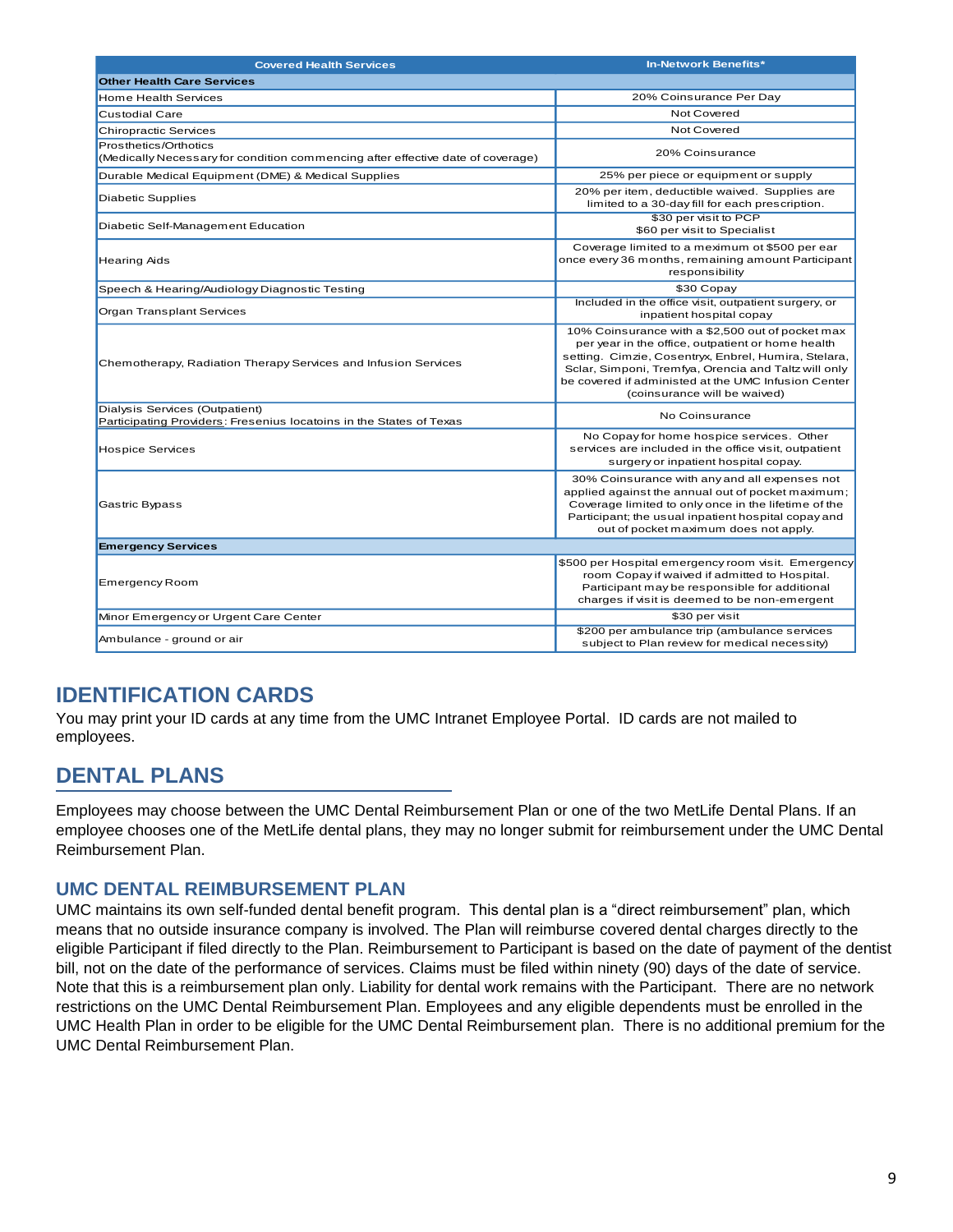### **MET DENTAL Trust PLANS**

UMC also offers two traditionally insured dental plans through MET Dental Trust, a preventive plan and a full coverage plan. Employees and their dependents do not need to be enrolled in the UMC Health Plan in order to enroll in one of the two MET dental plans.

The MET Dental Plans do have in-network providers and limited benefits are paid if the employee or dependents use an out-of-network provider.

| <b>Covered Dental Services</b>                             | <b>UMC Dental Reimbursement Plan</b>                                                                                                                                                                                                                                                                              | <b>MET Dental Trust Preventive Plan</b>                                                                                                                                                                                                                                                                                                                                                                                                                                                       | <b>MET Dental Trust Full Coverage Plan</b>                                                                                                                                                                                                                                                                                                                                                                                                                                                                                                                                                                                                                                                                                                                                                                                                            |
|------------------------------------------------------------|-------------------------------------------------------------------------------------------------------------------------------------------------------------------------------------------------------------------------------------------------------------------------------------------------------------------|-----------------------------------------------------------------------------------------------------------------------------------------------------------------------------------------------------------------------------------------------------------------------------------------------------------------------------------------------------------------------------------------------------------------------------------------------------------------------------------------------|-------------------------------------------------------------------------------------------------------------------------------------------------------------------------------------------------------------------------------------------------------------------------------------------------------------------------------------------------------------------------------------------------------------------------------------------------------------------------------------------------------------------------------------------------------------------------------------------------------------------------------------------------------------------------------------------------------------------------------------------------------------------------------------------------------------------------------------------------------|
| <b>Annual Deductible</b><br>(excludes preventive services) | No Deductible                                                                                                                                                                                                                                                                                                     | No Deductible                                                                                                                                                                                                                                                                                                                                                                                                                                                                                 | \$50 per individual                                                                                                                                                                                                                                                                                                                                                                                                                                                                                                                                                                                                                                                                                                                                                                                                                                   |
| <b>Maximum Benefit</b><br>\$1500 per covered individual    |                                                                                                                                                                                                                                                                                                                   | \$1000 per covered individual                                                                                                                                                                                                                                                                                                                                                                                                                                                                 | \$1500 per covered individual<br>\$1000 for lifetime benefit for orthodontics for each<br>eligible dependent child under age 19                                                                                                                                                                                                                                                                                                                                                                                                                                                                                                                                                                                                                                                                                                                       |
| Tier 1 (UMC) or<br>Preventive Services (Principal)         | 100% of first \$150<br>of covered dental expenses                                                                                                                                                                                                                                                                 | 100% for Preventive services                                                                                                                                                                                                                                                                                                                                                                                                                                                                  | 100% for Preventive services                                                                                                                                                                                                                                                                                                                                                                                                                                                                                                                                                                                                                                                                                                                                                                                                                          |
| Tier 2 (UMC) or<br>Basic Services (Principal)              | 80% over \$150 up to \$500<br>of covered dental expenses                                                                                                                                                                                                                                                          | 80% for Basic services                                                                                                                                                                                                                                                                                                                                                                                                                                                                        | 80% for Basic services                                                                                                                                                                                                                                                                                                                                                                                                                                                                                                                                                                                                                                                                                                                                                                                                                                |
| Tier 3 (UMC) or<br>Major Services (Principal)              | 50% over \$500 up to annual maximum of<br>\$1500 of covered dental expenses                                                                                                                                                                                                                                       | Not covered                                                                                                                                                                                                                                                                                                                                                                                                                                                                                   | 50% for Major services                                                                                                                                                                                                                                                                                                                                                                                                                                                                                                                                                                                                                                                                                                                                                                                                                                |
| Orthodontics<br>(Dependent under age 19 only)              | Not covered                                                                                                                                                                                                                                                                                                       | Not covered                                                                                                                                                                                                                                                                                                                                                                                                                                                                                   | 50% for Orthodontic services                                                                                                                                                                                                                                                                                                                                                                                                                                                                                                                                                                                                                                                                                                                                                                                                                          |
| Other requirements                                         | Employee and covered dependents must<br>also be enrolled in the UMC Health Plan                                                                                                                                                                                                                                   | UMC Health Plan enrollment is not required.<br>Replaces the UMC Dental Reimbursement Plan.                                                                                                                                                                                                                                                                                                                                                                                                    | UMC Health Plan enrollment is not required.<br>Replaces the UMC Dental Reimbursement Plan.                                                                                                                                                                                                                                                                                                                                                                                                                                                                                                                                                                                                                                                                                                                                                            |
| <b>Typical Preventive Services</b>                         | All procedures except:<br>Treatment of temporomandibular joint<br>dysfunction (TMJ)<br><b>Cosmetic Dentistry</b><br>Occupational Injury<br>Replacement of a bridge or denture<br>which is lost or stolen<br>Expenses incurrent before insurance<br>begins or after it ends<br>Dental prescriptions for medication | Exams (1 per 6 months)<br>Second opinion consultation<br>Cleanings (per 6 months)<br>X-Rays<br>$\qquad \qquad -$<br>Bitewing (1 per calendar year)<br>Occlusal (2 per calendar year)<br>$\overline{\phantom{m}}$<br>Periapical (4 per calendar year)<br>$\overline{\phantom{0}}$<br>Full mouth survey (1 per 60 months)<br>$\overline{\phantom{a}}$<br>Extraoral (2 per 12 months)<br>$\overline{\phantom{a}}$<br>Fluoride application (1 per calendar year)<br>covered children under age 14 | Exams (1 per 6 months)<br>Second opinion consultation<br>Cleanings (per 6 months)<br>X-Rays<br>$\overline{\phantom{0}}$<br>Bitewing (1 per calendar year)<br>Occlusal (2 per calendar year)<br>$\overline{\phantom{a}}$<br>Periapical (4 per calendar year)<br>$\overline{\phantom{0}}$<br>Full mouth survey (1 per 60 months)<br>$\overline{\phantom{0}}$<br>Extraoral (2 per 12 months)<br>$\qquad \qquad -$<br>Fluoride application (1 per calendar year)<br>covered children under age 14                                                                                                                                                                                                                                                                                                                                                         |
| <b>Typical Basic Services</b>                              | All procedures except:<br>Treatment of temporomandibular joint<br>dysfunction (TMJ)<br><b>Cosmetic Dentistry</b><br>Occupational Injury<br>Replacement of a bridge or denture<br>which is lost or stolen<br>Expenses incurrent before insurance<br>begins or after it ends<br>Dental prescriptions for medication | Emergency exams (1 per 6 months)<br>Periodontal maintenance<br>Sealants on 1st & 2nd permanent<br>molars for covered children under age 14<br>(1 per 36 months)<br>Space maintainers for children under age 14;<br>repairs not covered<br>Harmful habit appliance (children under age 14) <sup>.</sup><br>Fillings<br>Stainless steel crowns                                                                                                                                                  | Emergency exams (1 per 6 months)<br>Periodontal maintenance<br>Sealants on 1st & 2nd permanent<br>molars for covered children under age 14<br>(1 per 36 months)<br>Space maintainers for children under age 14;<br>repairs not covered<br>Harmful habit appliance (children under age 14)<br>Fillings<br>Stainless steel crowns                                                                                                                                                                                                                                                                                                                                                                                                                                                                                                                       |
| <b>Typical Major Services</b>                              | All procedures except:<br>Treatment of temporomandibular<br>joint dysfunction (TMJ)<br><b>Cosmetic Dentistry</b><br>Occupational Injury<br>Replacement of a bridge or denture<br>which is lost or stolen<br>Expenses incurrent before insurance<br>begins or after it ends<br>Dental prescriptions for medication | Not covered                                                                                                                                                                                                                                                                                                                                                                                                                                                                                   | Simple oral surgery<br>Complex oral surgery<br>General anesthesia/IV sedation<br>Periodontics (non-surgical), including scaling<br>& root planning (3 per quad per 24 months)<br>Periodontal surgical procedures<br>(1 per quad per 36 months)<br>Simple endodontics (root canal therapy for<br>anterior teeth)<br>Complex endodontics (root canal therapy<br>for molar teeth)<br>Crowns (1 per tooth/120 months if tooth<br>cannot be restored by a filling)<br>Inlays, onlays, cast post and core, core<br>buildup (1 per tooth/120 months)<br>Bridges - initial placement,<br>replacement after 120 months<br>Complete or partial dentures - initial<br>placement, replacement after 60 months<br>Repairs - partial denture, bridges,<br>relines, rebasing, tissue conditioning<br>and adjustment to bridge/denture<br>(within policy limitations) |
| Orthodontics                                               | Not covered                                                                                                                                                                                                                                                                                                       | Not covered                                                                                                                                                                                                                                                                                                                                                                                                                                                                                   | X-rays and other diagnostic<br>procedures<br>Fixed and removable appliances under age 19                                                                                                                                                                                                                                                                                                                                                                                                                                                                                                                                                                                                                                                                                                                                                              |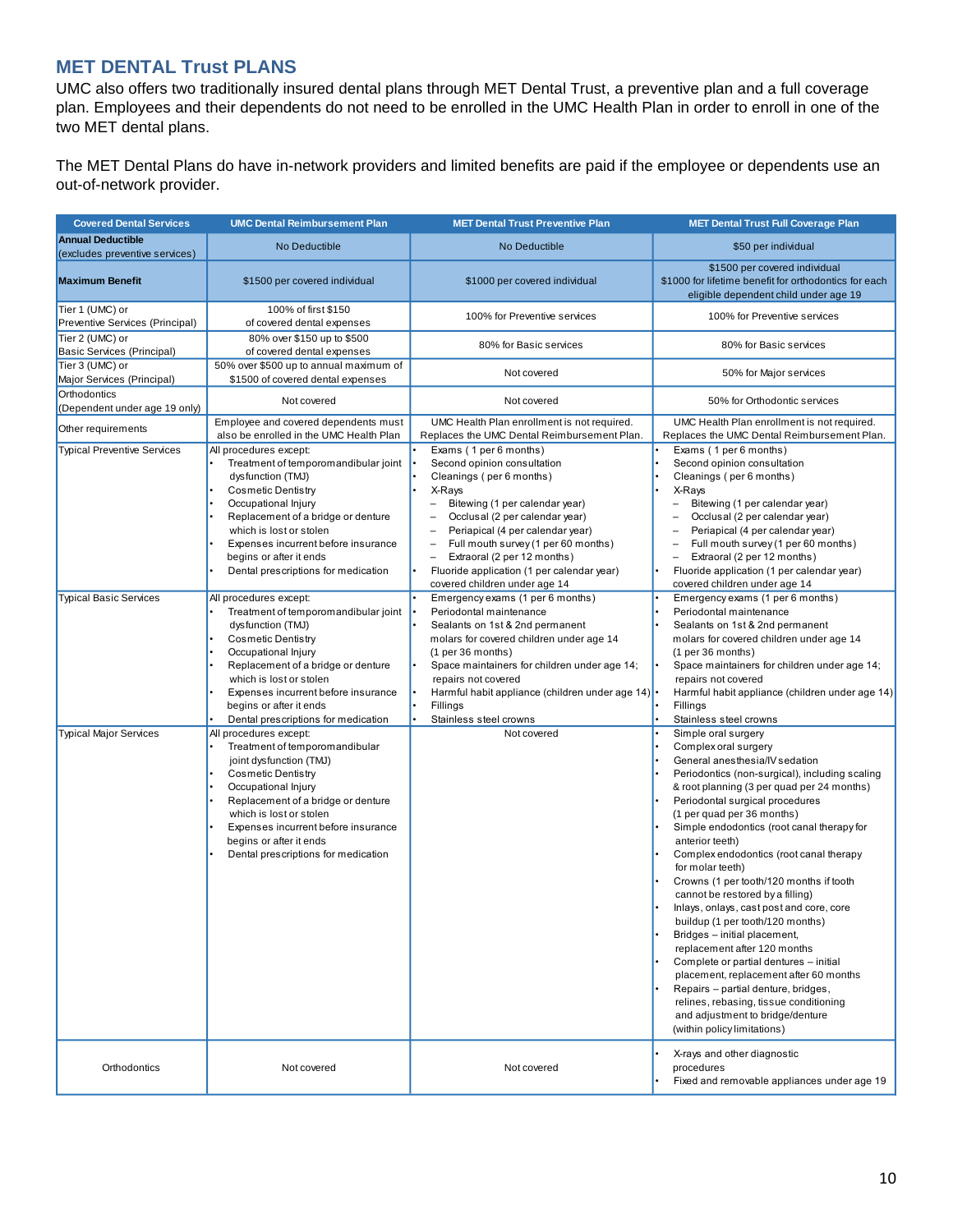# **VISION PLAN**

Employees may choose to enroll in the Vision Plan offered by Superior Vision. There is no requirement to be enrolled in any other plan to enroll in the Vision Plan. Employees and their eligible dependents may be enrolled.

| <b>Covered Health Services</b>                                                        | <b>In-Network Benefits</b>                                                                                                                                                                                      | <b>Out-Of-Network Benefits</b>  |
|---------------------------------------------------------------------------------------|-----------------------------------------------------------------------------------------------------------------------------------------------------------------------------------------------------------------|---------------------------------|
| <b>Co-Pays</b>                                                                        | $Exam = $10$<br>Materials (frames/lenses only, not contacts) = $$25$<br>Contact Lens Fitting = \$25<br>Co-pays apply to in-network benefits; co-pays for out-of-network visits are deducted from reimbursements |                                 |
| <b>Frequency of Services</b>                                                          | Exam once per 12 months<br>Frames once per 24 months<br>Contact Lens Fitting once per 12 months                                                                                                                 |                                 |
| Exam (Ophthalmologist)                                                                | Covered in full after a \$10 co-pay                                                                                                                                                                             | Up to \$42 retail reimbursement |
| Exam (Optometrist)                                                                    | Covered in full after a \$10 co-pay                                                                                                                                                                             | Up to \$37 retail               |
| Frames                                                                                | \$130 retail allowance with a \$25 co-pay                                                                                                                                                                       | Up to \$68 retail               |
| Contact Lens Fitting (standard)                                                       | Covered in full after a \$25 co-pay                                                                                                                                                                             | Not covered                     |
| Contact Lens Fitting (specialty)                                                      | \$50 retail allowance after a \$25 co-pay                                                                                                                                                                       | Not covered                     |
| Lenses (standard) per pair                                                            |                                                                                                                                                                                                                 |                                 |
| Single Vision Lenses (standard per pair)                                              | Covered in full after a \$25 co-pay                                                                                                                                                                             | Up to \$32 retail               |
| Bifocal Lenses (standard per pair)                                                    | Covered in full after a \$25 co-pay                                                                                                                                                                             | Up to \$46 retail               |
| Trifocal (standard per pair)                                                          | Covered in full after a \$25 co-pay                                                                                                                                                                             | Up to \$61 retail               |
| Progressive lens upgrade                                                              | Covered to provider's in-office standard retail<br>lined trifocal amount:<br>Member pays difference between progressive<br>and standard retail lined trifocal, after co-pay                                     | Up to \$61 retail               |
| Contact Lenses<br>Contact lenses are in lieu of eyeglass<br>lenses and frames benefit | \$100 retail allowance after a \$25 co-pay                                                                                                                                                                      | Up to \$100 retail              |

# **COBRA (Continuation of Health Coverage)**

Employees, their spouses or eligible dependent children covered by the UMC Health Plan may have the right to continue coverage under one or all previously enrolled plans should coverage cease for any of the following qualifying events:

- Voluntary or involuntary separation of the covered employee EXCEPT for gross misconduct
- Reduction in the number of employee's hours of employment resulting in loss of coverage
- Covered employee's divorce or legal separation
- Eligibility of the covered employee for Medicare, leaving dependents with no coverage
- Covered dependent ceases to be an eligible dependent
- Death of the covered employee

COBRA information will be mailed to the address of record of the employee.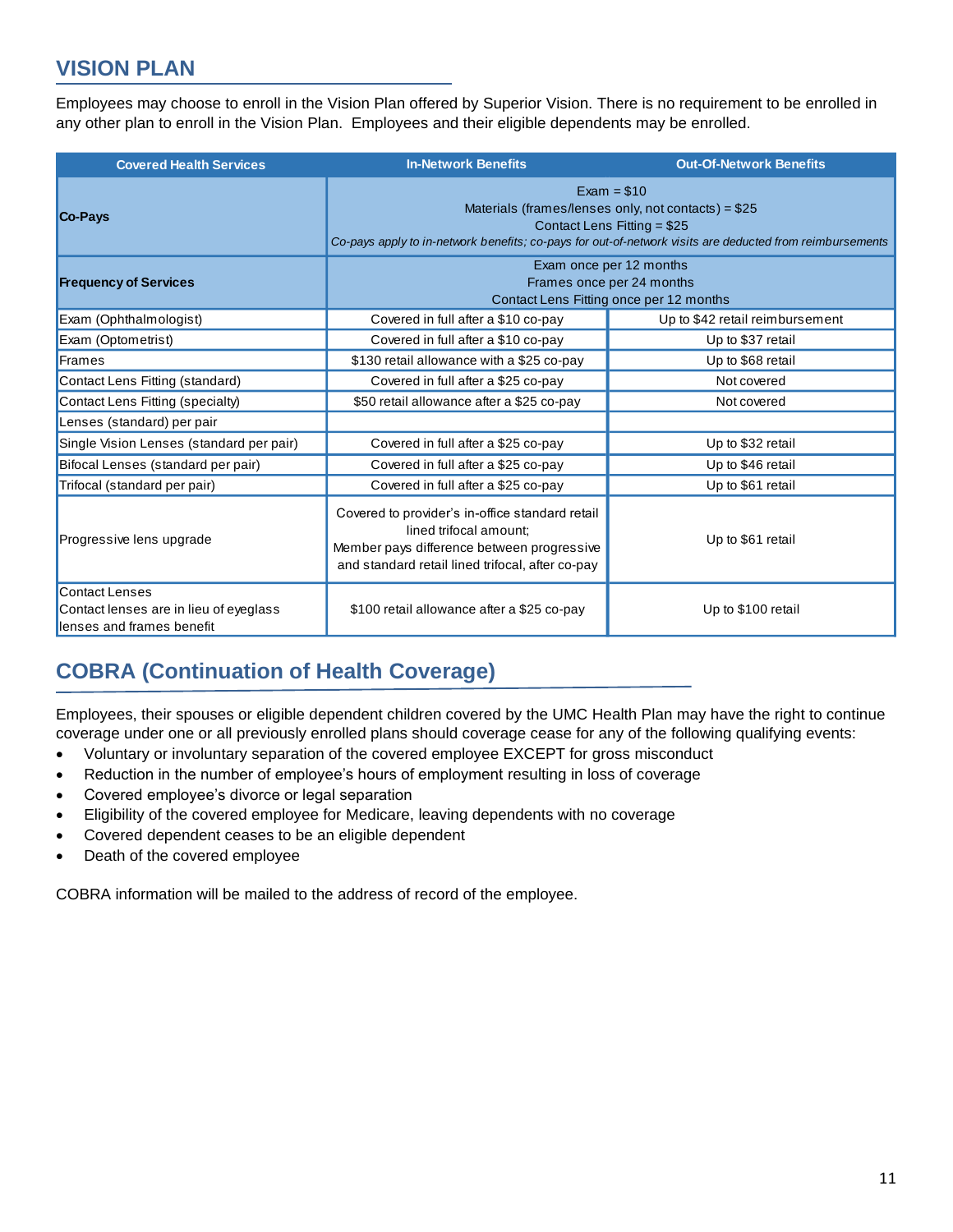# **HEALTH CARE SPENDING ACCOUNT**

A health care spending account (HCSA) allows you to set aside money on a tax free to cover eligible health care expenses (medical, prescription, dental and vision) you incur for you and your eligible dependents during the plan year. The minimum allowed contribution for the UMC HCSA is \$195 per year. The maximum allowed contribution in the UMC HCSA is \$2,750.

To be considered a "dependent", the person must meet the definition of a dependent as used by the Internal Revenue Service.

Eligible health care expenses listed in IRS Publication 502 and may be revised over time. "Medical" expenses are the costs of diagnosis, cure, mitigation, treatment, or prevention of disease, and for the purpose of affecting any part or function of the body. These expenses include payments for legal medical services rendered by physicians, surgeons, dentists, and other medical practitioners. They include the costs of equipment, supplies, and diagnostic devices needed for these purposes.

Medical care expenses must be primarily to alleviate or prevent a physical or mental disability or illness. They do not include expenses that are merely beneficial to general health, such as vitamins or a vacation.

To qualify as a reimbursable health care expense, the medical, prescription, dental or vision expense must:

- Be incurred (received) during your eligible period of coverage
- Not be reimbursable by your medical, dental or vision plan coverages

The HCSA is "use it or lose it" meaning you must incur the expense between your eligibility date and February 28<sup>th</sup> of the following year (or the end of your eligibility for benefits, whichever is earlier.) Claims must be filed by March 31<sup>st</sup> of the following year. HCSA elections do not carry over and must be made during each annual enrollment period.

You will be provided with a debit card. Claim forms are also available.

# **DEPENDENT (DAY) CARE SPENDING ACCOUNT**

The Dependent (Day) Care Spending Account (DCSA) allows you to set aside money on a pre-tax basis to cover eligible daycare expenses for your eligible dependent(s). The minimum allowed contribution for the UMC DCSA is \$195 per year. The maximum allowed contribution in the UMC DCSA is \$5,000.

The expenses must be necessary for you to continue working. If married, you and your spouse must both work, or your spouse must be a full-time student or disabled.

To be considered a "dependent", the person receiving daycare must be eligible to be claimed as your dependent on your Federal income tax return and be either:

- Under the age of 13
- Your spouse or other dependent who is physically or mentally incapable or self-support
- Spending at least 8 hours per day in your home.

To qualify as a reimbursable daycare expense, the expense must:

- Be incurred (received) during your eligible period of coverage
- Not be reimbursable by another source

The DCSA is "use it or lose it" meaning you must incur the expense between your eligibility date and December 31st of the current year (or the end of your eligibility for benefits, whichever is earlier.) Claims must be filed by March 31<sup>st</sup> of the following year. DCSA elections do not carry over and must be made during each annual enrollment period.

You will not be provided with a debit card. Claim forms are available.



# **LIFE INSURANCES**

### **BASIC LIFE AND ACCIDENTAL DEATH & DISMEMBERMENT (AD&D) INSURANCE**

UMC provides employees with Basic Life and AD&D insurance if you enroll in the UMC Health Plan. The coverage consists of one times (1x) your annual base salary. Maximum coverage is \$50,000 and minimum coverage is \$10,000. All coverage is guaranteed issue (GI), meaning no Evidence of Insurability (EOI) with medical questions is required.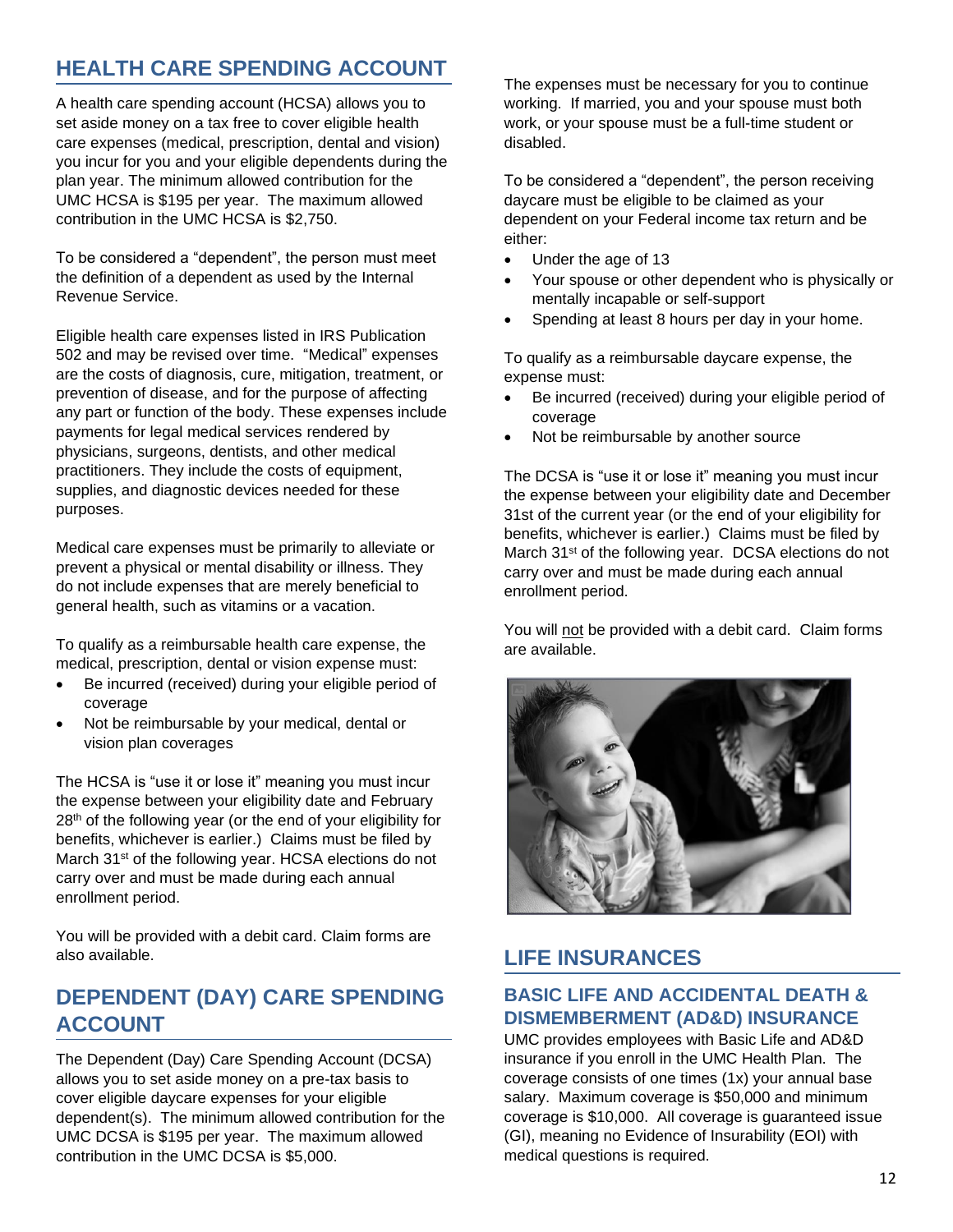### **EMPLOYEE SUPPLEMENTAL LIFE INSURANCE**

Employees have the option of purchasing supplemental life insurance for themselves, their spouse, and their eligible dependent children.

Employee Supplemental Life Insurance coverage is available for purchase in the amount of \$10,000 up to a maximum of \$1,000,000 in increments of \$10,000.

Amounts in excess of \$100,000 or enrollments after the initial eligibility period are subject to medical underwriting approval and Evidence of Insurability (EOI) with medical questions is required. The amounts will not go into effect unless approved by the insurance company.

For both basic and supplemental life, the coverage for employees age 70-74 is reduced to 65%, age 75-79 is reduced 40%, and age 80 and over is reduced to 25%. Premiums are not reduced.

### **SPOUSE SUPPLEMENTAL LIFE INSURANCE**

Spouse Supplemental Life Insurance coverage is available for purchase in the amount of \$10,000 up to a maximum of \$250,000 (not to exceed employee supplemental insurance amount) in increments of \$5,000.

Amounts in excess of \$25,000 or enrollments after the initial eligibility period are subject to medical underwriting approval and Evidence of Insurability (EOI) with medical questions is required. The amounts will not go into effect unless approved by the insurance company.

### **CHILD SUPPLEMENTAL LIFE INSURANCE**

Child Supplemental Life Insurance coverage is available for purchase in the amount of \$10,000 for eligible, unmarried children. Children under the age of 14 days are not covered. Children 14 days to 6 months are covered for \$1,000. Evidence of insurability is not required.

### **DEPENDENT UNIT LIFE INSURANCE**

In lieu of purchasing individual spouse and child supplemental coverage, employees can purchase a combined spouse and child life coverage. Evidence of insurability is not required. Children under the age of 14 days are not covered. Children 14 days to 6 months are covered for \$1,000. Unmarried, eligible children over 6 months are covered at \$10,000. Spouse coverage is \$10,000.

### **AGE REDUCTION**

For both basic and supplemental life insurances for employee and spouse, the coverage for employees age 70-74 is reduced to 65%, age 75-79 is reduced 40%, and age 80 and over is reduced to 25%. Premiums are not reduced.

### **LIVING BENEFIT OPTION**

The Living Benefit feature allows an employee to receive up to 50% of your basic and supplemental life insurance (not to exceed \$750,000) if you are terminally ill.

### **WAIVER OF PREMIUM**

If an employee becomes totally disabled while you are insured and you continue to be disabled through the waiting period, the carrier will waive the premiums for the policy from the start of the disability,

### **LIFE INSURANCE CONVERSION**

Conversion is benefit option that provides the opportunity for employees to obtain individual life insurance without EOI if their total life coverage or any portion of it ends. The conversion policy is an individual whole life insurance policy with cash value and is offered at individual insurance rates – not the group rates an employee pays.

### **LIFE INSURANCE PORTABILITY**

Portability is another options when group Supplemental Life Insurance ends. This benefit gives employees the opportunity to obtain new group life insurance regardless of their health status. Portability insurance is group term life coverage offered at group rates. It is available to employees who are less than the normal retirement age as defined by Social Security.

An employee electing either Conversion or Portability must apply and pay the required premium within 31 days of the date coverage terminates. Please see the applicable insurance policies available on the UMC Intranet for details and exceptions.

# **DISABILITY COVERAGE**

### **SHORT TERM DISABILITY**

Employees may choose to purchase a short term disability policy which provides 60% of base pay coverage up to \$2,000 per week after a seven-day elimination period. The coverage is for a maximum of 12 weeks.

Pre-existing exclusions apply for any condition for which an employee was being treated or a reasonable person would have sought treatment in the three months prior to coverage effective date. These conditions will not be covered for 12 months.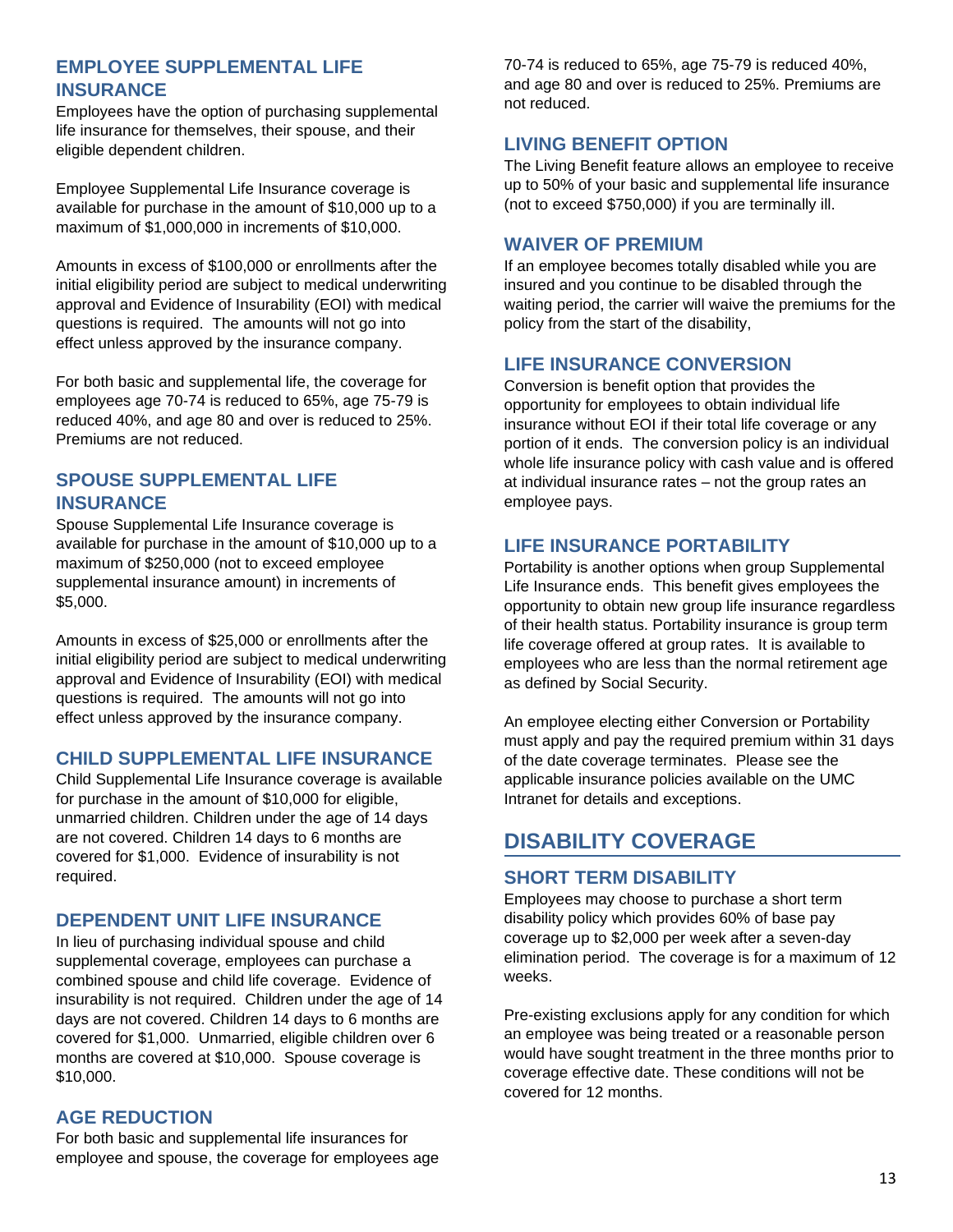### **LONG TERM DISABILITY**

UMC provides Long Term Disability for employees after two years of continuous service. Long Term Disability is 60% of base salary up to a maximum amount of \$10,000 per month after a waiting period of 90 days. Please refer to the policy for maximum benefit periods.

# **VOLUNTARY PRODUCTS**

UMC provides the option to purchase three Voluntary Products – Accident, Critical Illness and Hospital – at group rates. Details of these coverages are available in separate brochures which are available on the UMC Intranet.

# **WELLNESS PROGRAM**

The UMC Wellness Program offers participants benefits for their active participation in healthy activities. People at UMC represent UMC's greatest strength and asset. Therefore, UMC is highly committed to the health of each member of the team. The focus of the UMC Wellness Program is to provide opportunities to improve the health and life of each member of the team while proactively detecting and reducing disease risk factors.

For active participation, employees earn rewards to recognize and encourage efforts. The program also includes annual health screens and education.

To participate in the UMC Wellness Program, employees must enroll during one of the quarterly enrollment sessions. Employees must have completed their 90 day probationary period. There is no cost to participate.

# **EMPLOYEE HEALTH**

A visit to the Employee Health department is part of a every new employee's onboarding with UMC. Employee Health ensures all employees are compliant with immunizations, treats or refers employees who may have an onsite injury and participates with Human Resources and management in returning employees from a medical leave of absence and/or determining reasonable accommodations under the Americans with Disability Action.

# **RETIREMENT SAVINGS PROGRAM**

### **TAX SHELTERED ANNUITIES (TSA)**

UMC encourages all employees to save for their future retirement. To assist, UMC provides two TSA programs, a 403(b) and a 457. You may participate in either program or both after 90 days of service with UMC.

The IRS determines the maximum contributions that can be made into the TSA programs. For 2022, the maximums are:

- Under age 50: \$20,500
- Age 50 and over: \$20,500 plus a \$6,500 catch-up

In addition, an employee has 15 years of service with UMC, they may make an additional \$3,000 contribution each year until they reach a maximum of \$15,000.

UMC will match contributions based on years of service to help an employee further save for retirement. An employee must contribute in order to receive the match. UMC will match either the 403(b) or the 457 plan, but not both.

| <b>TSA MATCHING</b>                    |                                                         |  |
|----------------------------------------|---------------------------------------------------------|--|
| <b>LENGTH OF</b><br><b>SERVICE</b>     | % OF ELIGIBLE<br><b>CONTRIBUTIONS</b><br><b>MATCHED</b> |  |
| 90 days to 5 years<br>(3-60 months)    | 2%                                                      |  |
| 6-8 Years<br>(61-96 months)            | 3%                                                      |  |
| 9-11 Years<br>(97-132 months)          | 4%                                                      |  |
| <b>12-15 Years</b><br>(133-180 months) | 5%                                                      |  |
| 16-20 Years<br>(181-240 months)        | 6%                                                      |  |
| 21-25 Years<br>(241-300 months)        | 7%                                                      |  |
| 26+ Years<br>$(301+$ months)           | 8%                                                      |  |

The total employer plus employee contributions to all defined contribution plans is \$61,000 in 2022. The age-50-or-over catch-up contribution is on top of this limit. This means, for an employee under the age of 50, the maximum contributions and company match into their 403(b) and 457 accounts must not exceed \$61,000. For an employee age 50 or above, the total amount must not exceed \$67,500.

UMC allows both pre-tax and Roth contributions, but only matches on pre-tax contributions.

Pre-tax contributions are not subject to Federal tax at the time they are withheld from an employee's paycheck, but all contributions and earnings\* are subject to Federal tax at the time the employee takes a distribution under current regulations.

Roth contributions are subject to Federal tax at the time they are withheld from an employee's paycheck, but